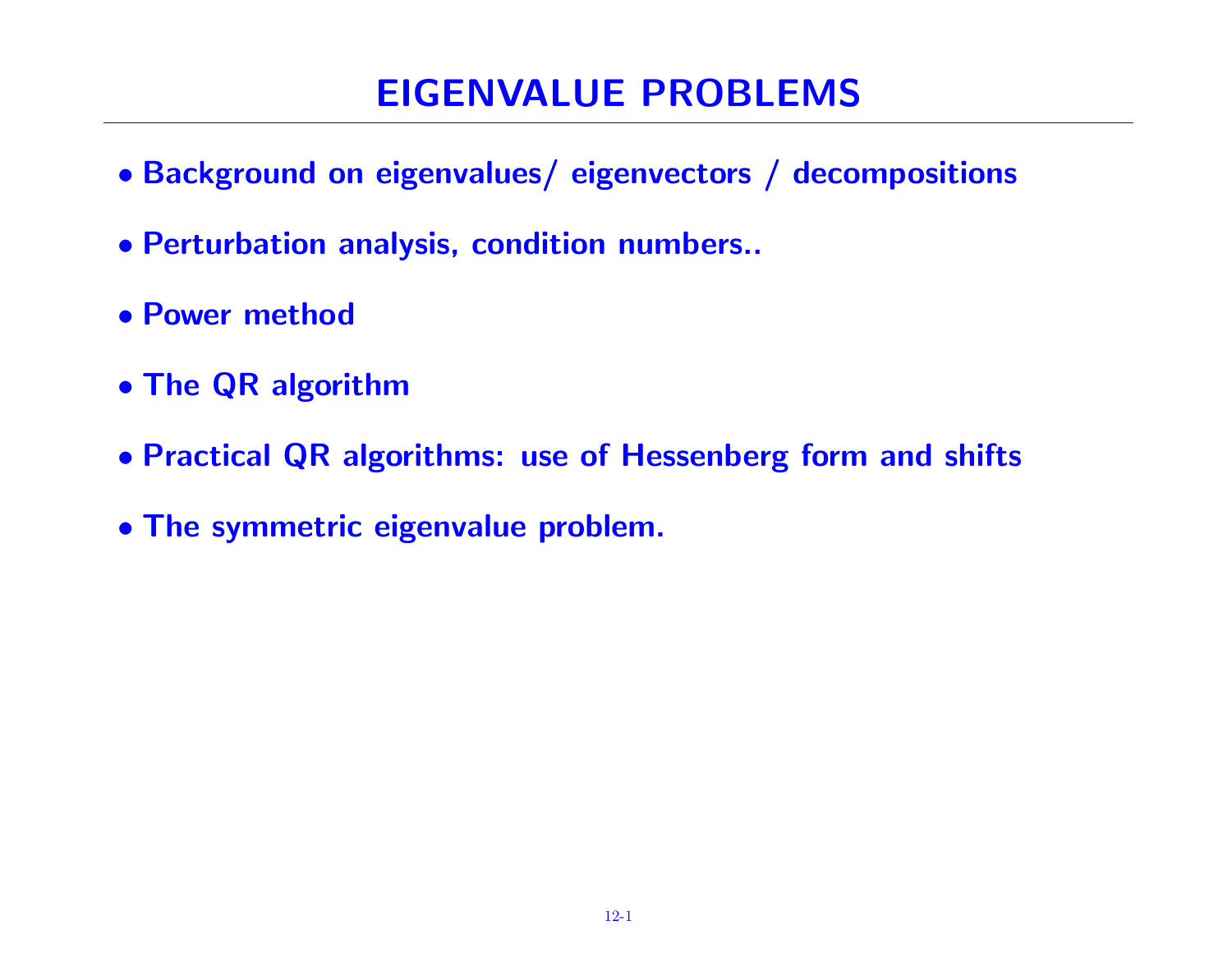Eigenvalue Problems. Introduction

Let A an  $n \times n$  real nonsymmetric matrix. The eigenvalue problem:

$$
Ax = \lambda x \qquad \qquad \lambda \in \mathbb{C} : \text{ eigenvalue} \\ x \in \mathbb{C}^n : \text{ eigenvector}
$$

Types of Problems:

- $\bullet$  Compute a few  $\lambda_i$  's with smallest or largest real parts;
- $\bullet$  Compute all  $\lambda_i$ 's in a certain region of  $\mathbb C;$
- Compute a few of the dominant eigenvalues;
- Compute all  $\lambda_i$ 's.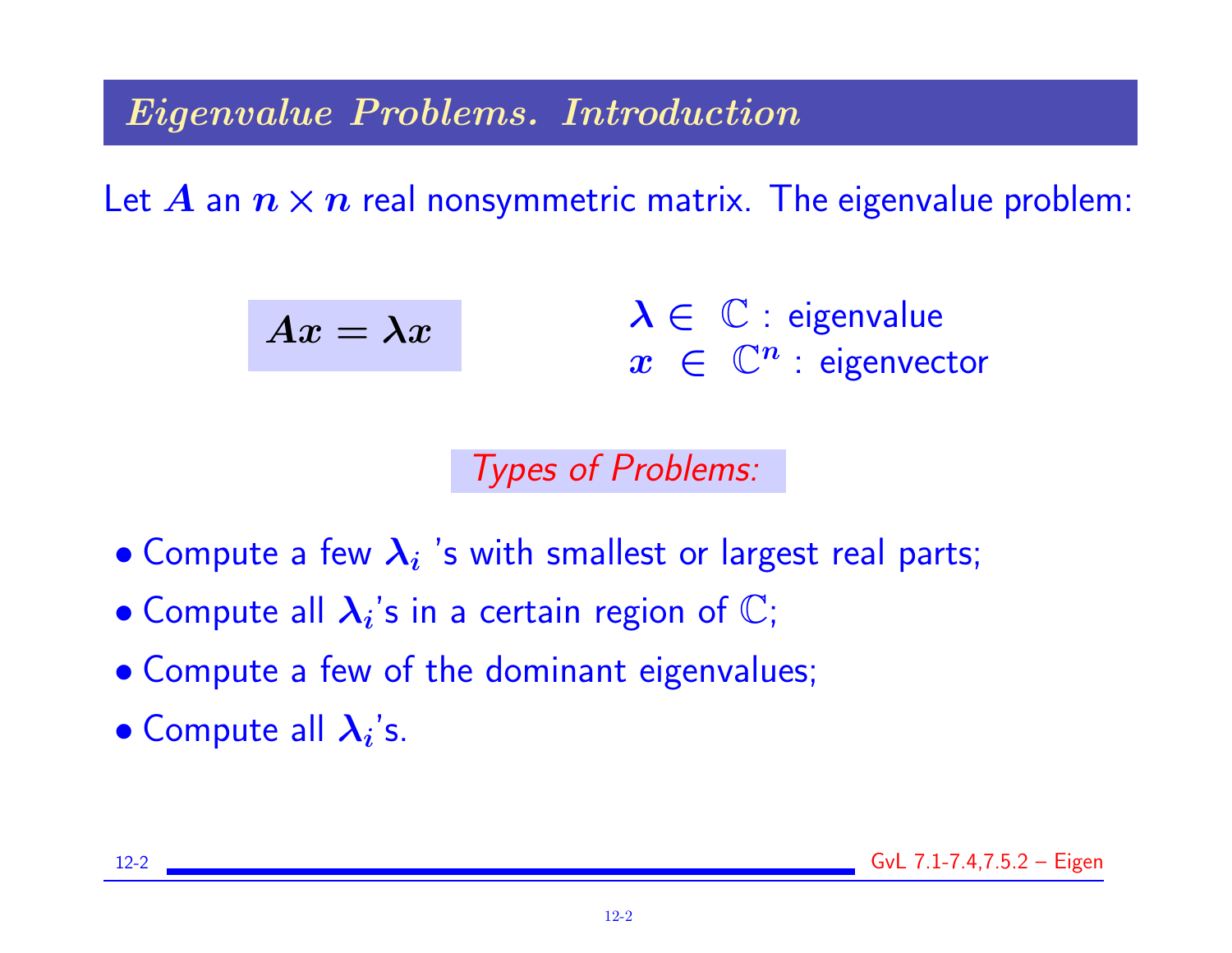### Eigenvalue Problems. Their origins

- Structural Engineering  $[Ku = \lambda Mu]$
- Stability analysis [e.g., electrical networks, mechanical system,..]
- Bifurcation analysis [e.g., in fluid flow]
- Electronic structure calculations [Schrödinger equation..]
- Application of new era: page ranking on the world-wide web.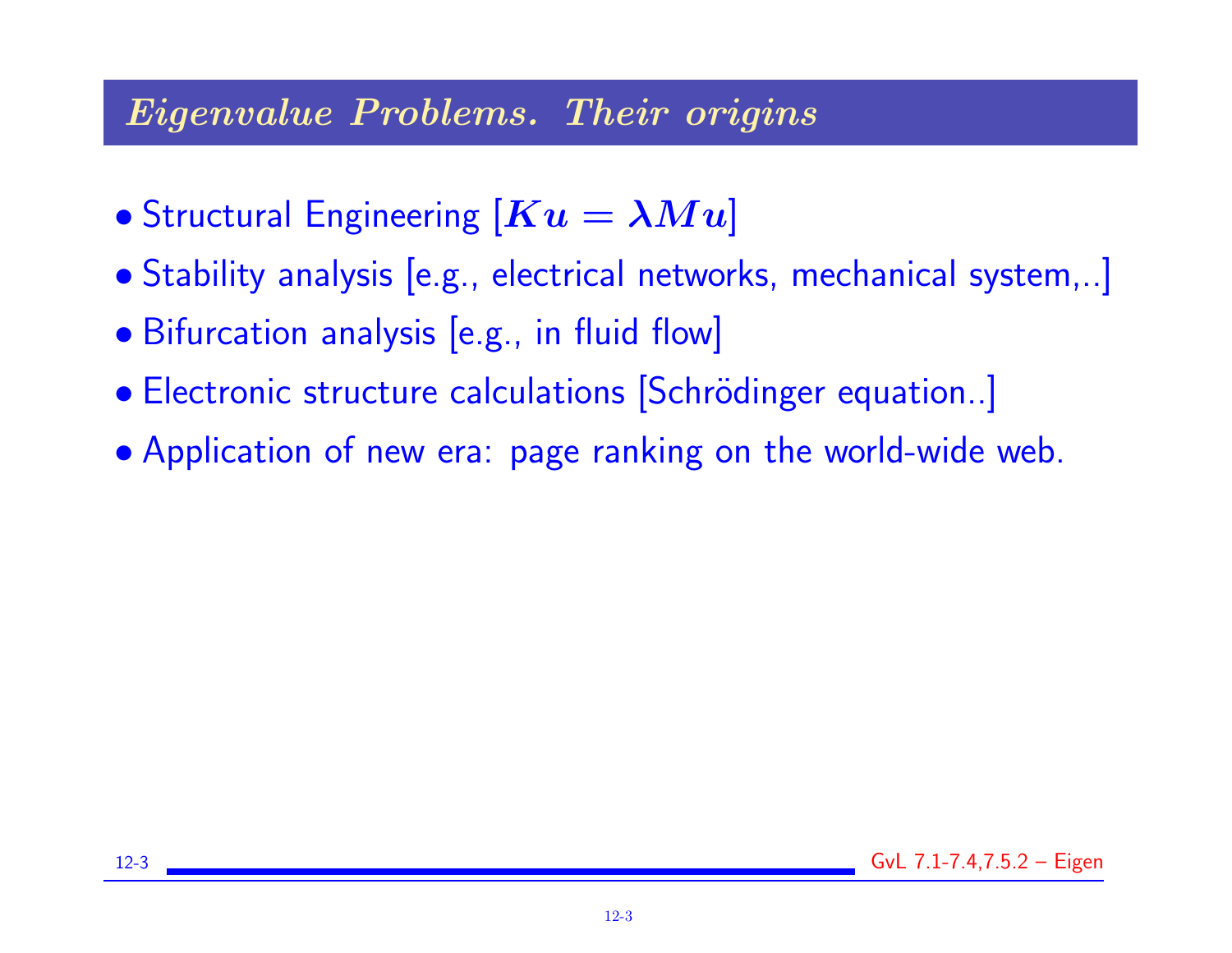#### Basic definitions and properties

A complex scalar  $\lambda$  is called an eigenvalue of a square matrix  $A$  if there exists a nonzero vector  $u$  in  $\mathbb{C}^n$  such that  $Au = \lambda u$ . The vector u is called an eigenvector of A associated with  $\lambda$ . The set of all eigenvalues of A is the 'spectrum' of A. Notation:  $\Lambda(A)$ .

 $\lambda$  is an eigenvalue iff the columns of  $A - \lambda I$  are linearly dependent.

➤ ... equivalent to saying that its rows are linearly dependent. So: there is a nonzero vector  $w$  such that

$$
w^H(A-\lambda I)=0
$$

w is a left eigenvector of  $A$  ( $u=$  right eigenvector)

$$
\lambda \text{ is an eigenvalue iff } \boxed{\det(A - \lambda I) = 0}
$$

 $GvL$  7.1-7.4,7.5.2 – Eigen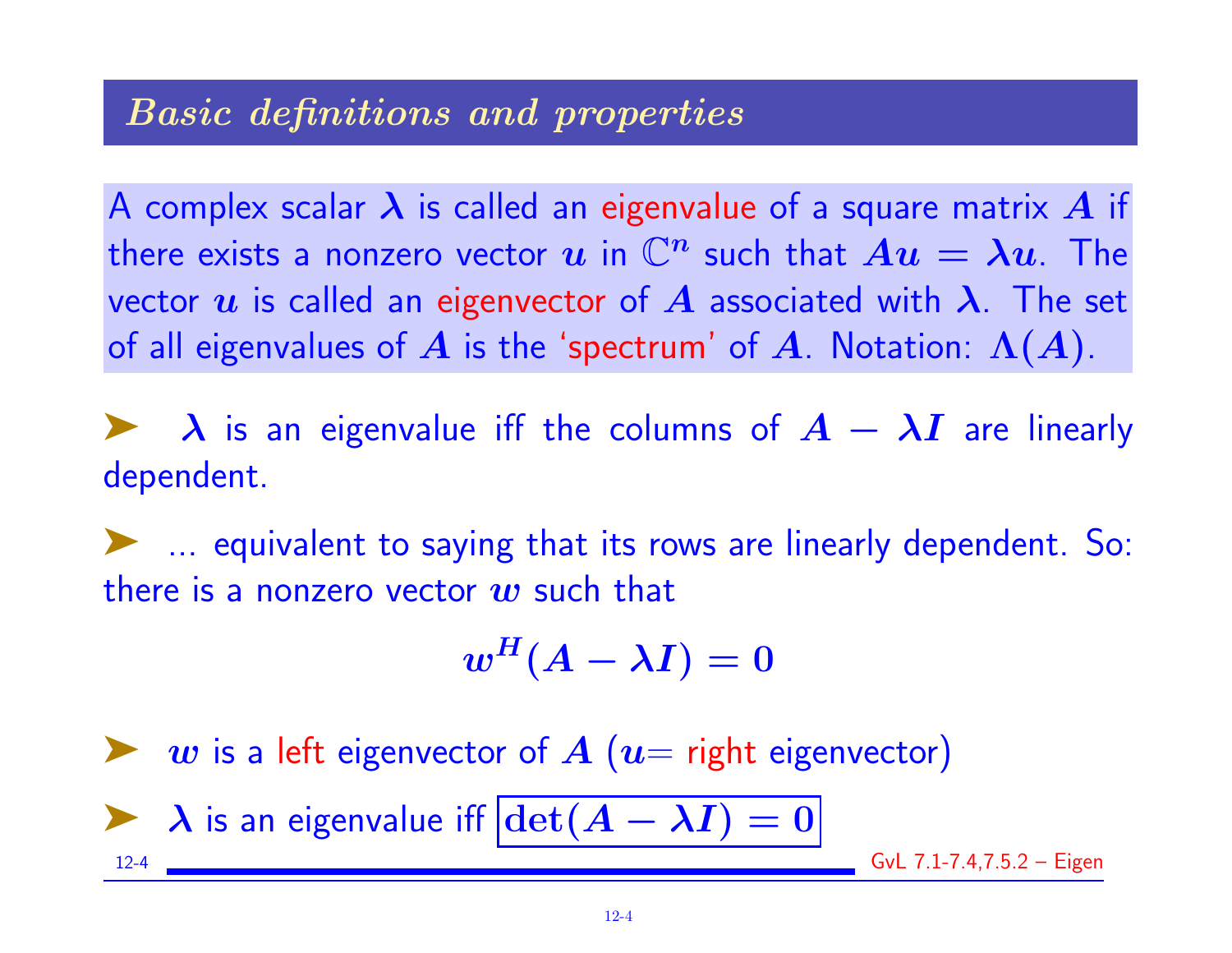Basic definitions and properties (cont.)

An eigenvalue is a root of the Characteristic polynomial:

$$
p_A(\lambda) = \det(A - \lambda I)
$$

 $\blacktriangleright$  So there are  $n$  eigenvalues (counted with their multiplicities). The multiplicity of these eigenvalues as roots of  $p_A$  are called algebraic multiplicities.

The geometric multiplicity of an eigenvalue  $\lambda_i$  is the number of linearly independent eigenvectors associated with  $\boldsymbol{\lambda_i}.$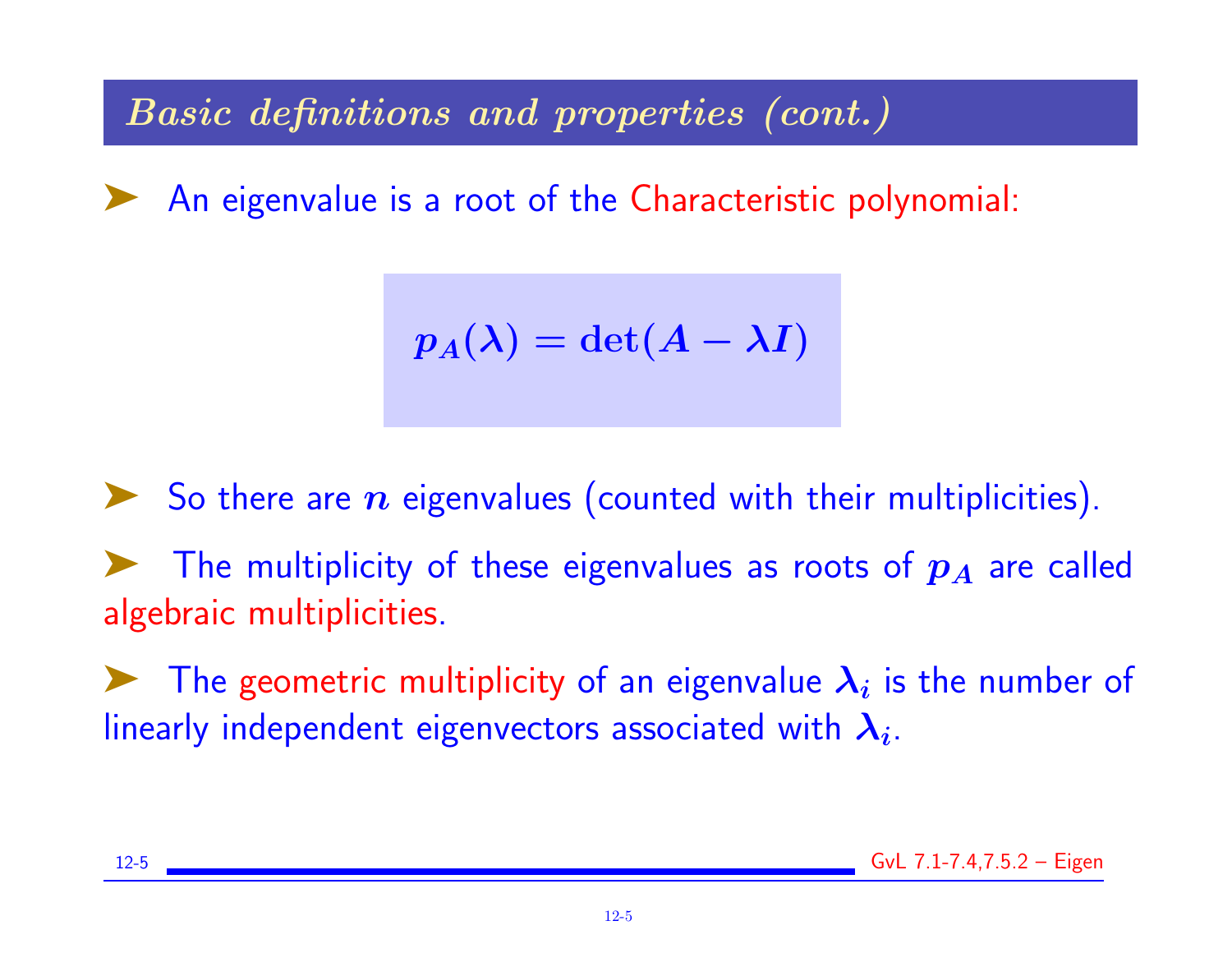Geometric multiplicity is  $\leq$  algebraic multiplicity.

An eigenvalue is simple if its (algebraic) multiplicity is one.

It is semi-simple if its geometric and algebraic multiplicities are equal.

✍<sup>1</sup> Consider

$$
A = \begin{pmatrix} 1 & 2 & -4 \\ 0 & 1 & 2 \\ 0 & 0 & 2 \end{pmatrix}
$$

Eigenvalues of  $A$ ? their algebraic multiplicities? their geometric multiplicities? Is one a semi-simple eigenvalue?



 $\mathbb{Z}_{3}$  Same questions if, in addition,  $\boldsymbol{a}_{12}$  is replaced by zero.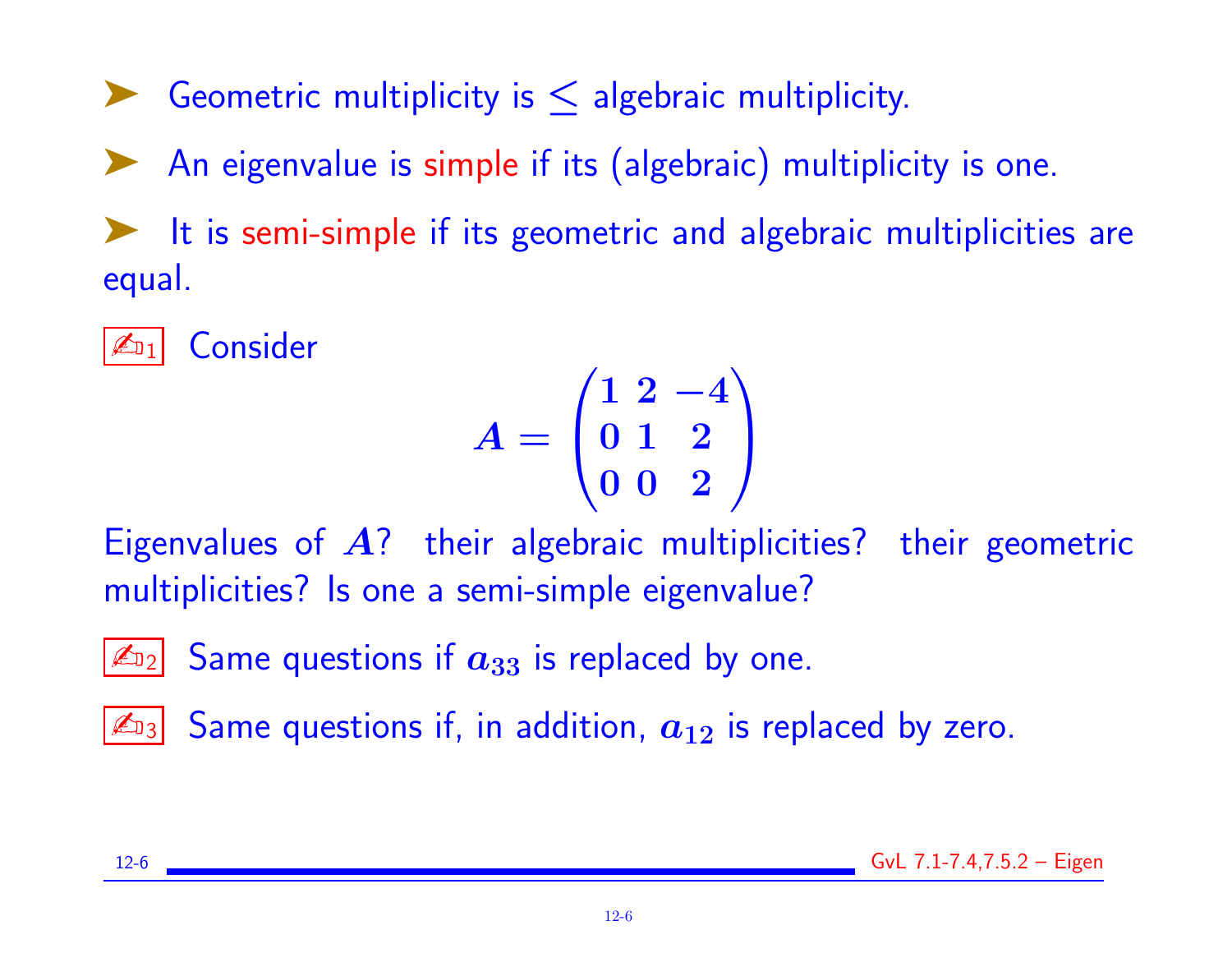$\blacktriangleright$  Two matrices  $A$  and  $B$  are similar if there exists a nonsingular matrix  $X$  such that

$$
A = XBX^{-1}
$$

 $\blacktriangleright \; Av = \lambda v \Longleftrightarrow B(X^{-1}v) = \lambda (X^{-1}v)$ eigenvalues remain the same, eigenvectors transformed.

So Issue: find  $X$  so that  $B$  has a simple structure

Definition:  $\mathbf{A}$  is diagonalizable if it is similar to a diagonal matrix

THEOREM: A matrix is diagonalizable iff it has  $n$  linearly independent eigenvectors

➤ ... iff all its eigenvalues are semi-simple

 $\blacktriangleright$  ... iff its eigenvectors form a basis of  $\mathbb{R}^n$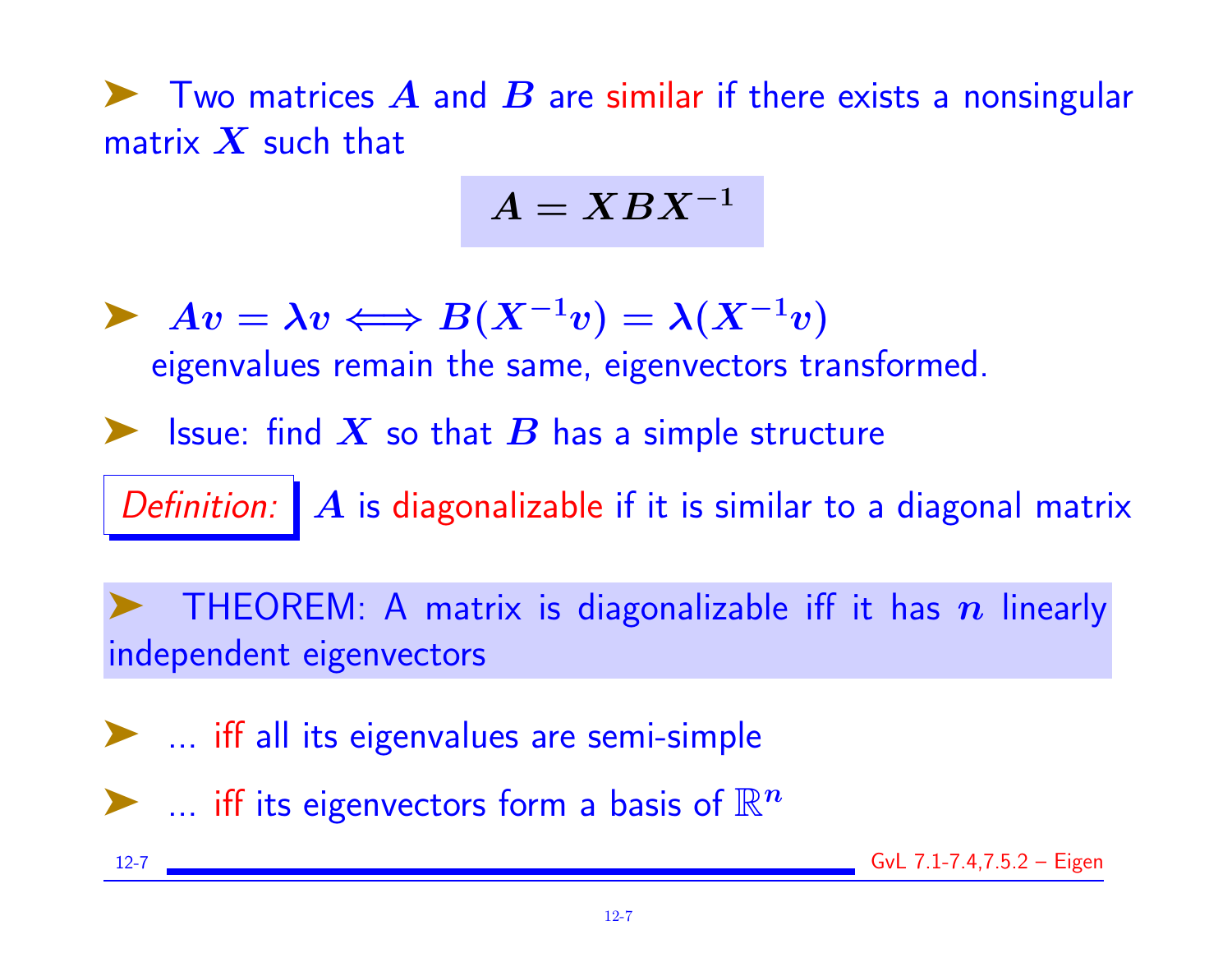# Transformations that preserve eigenvectors

Shift  $B = A - \sigma I$ :  $Av = \lambda v \Longleftrightarrow Bv = (\lambda - \sigma)v$ eigenvalues move, eigenvectors remain the same.

Polynomial

$$
B = p(A) = \alpha_0 I + \dots + \alpha_n A^n
$$
:  $Av = \lambda v \iff$   

$$
Bv = p(\lambda)v
$$
  
eigenvalues transformed, eigenvectors remain the same.

 $Invert$   $B$ 

$$
B = A^{-1}: Av = \lambda v \Longleftrightarrow Bv = \lambda^{-1}v
$$
  
eigenvalues inverted, eigenvectors remain the same.

Shift & Invert

$$
B = (A - \sigma I)^{-1}: Av = \lambda v \iff Bv =
$$
  

$$
(\lambda - \sigma)^{-1}v
$$
  
eigenvalues transformed, eigenvectors remain the same.  
spacing between eigenvalues can be radically changed.

12-8 GvL 7.1-7.4,7.5.2 – Eigen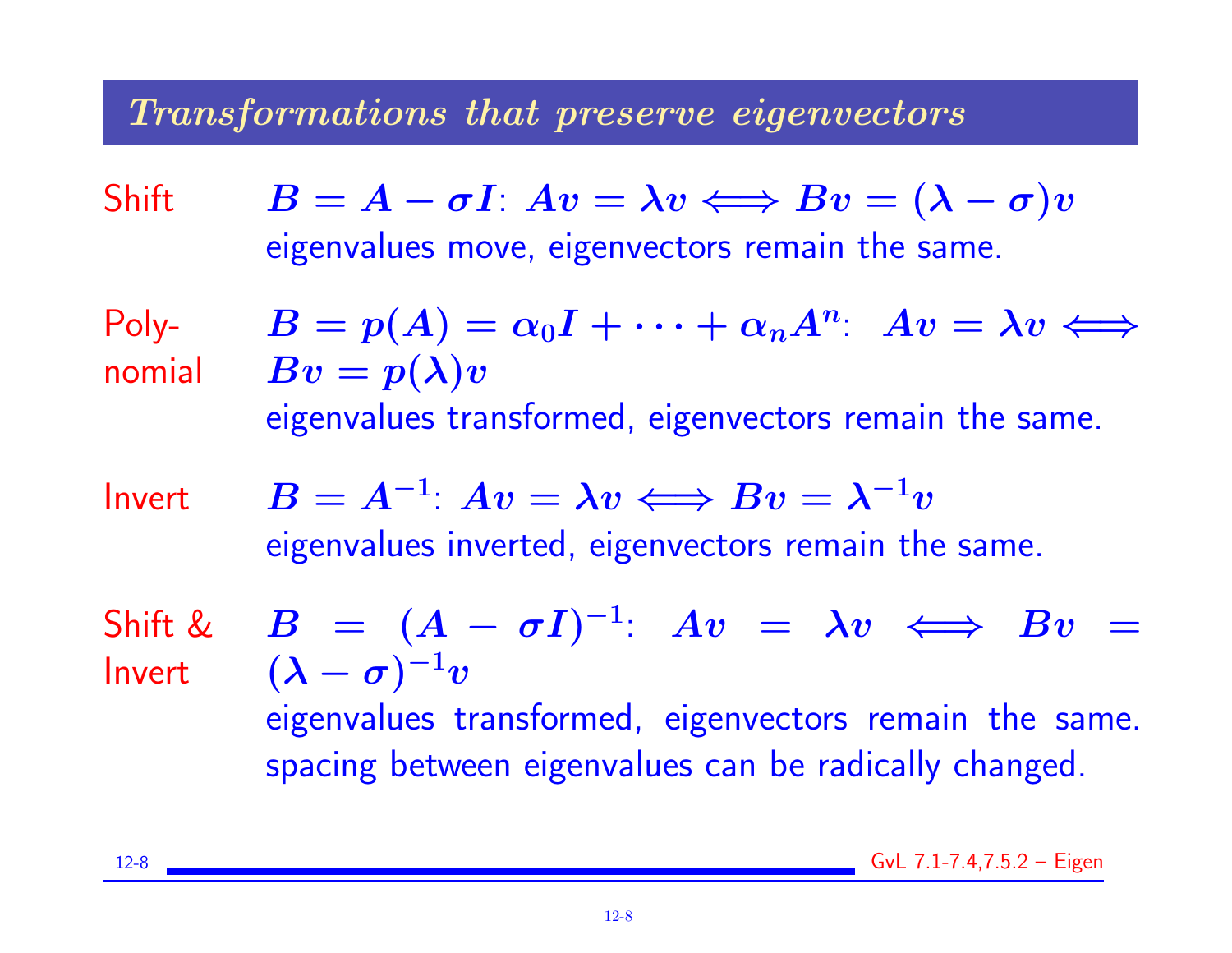➤ THEOREM (Schur form): Any matrix is unitarily similar to a triangular matrix, i.e., for any  $A$  there exists a unitary matrix  $Q$ and an upper triangular matrix  $\boldsymbol{R}$  such that

# $A = QRQ^H$

Any Hermitian matrix is unitarily similar to a real diagonal matrix, (i.e. its Schur form is real diagonal).

➤ It is easy to read off the eigenvalues (including all the multiplicities) from the triangular matrix  $\boldsymbol{R}$ 

Eigenvectors can be obtained by back-solving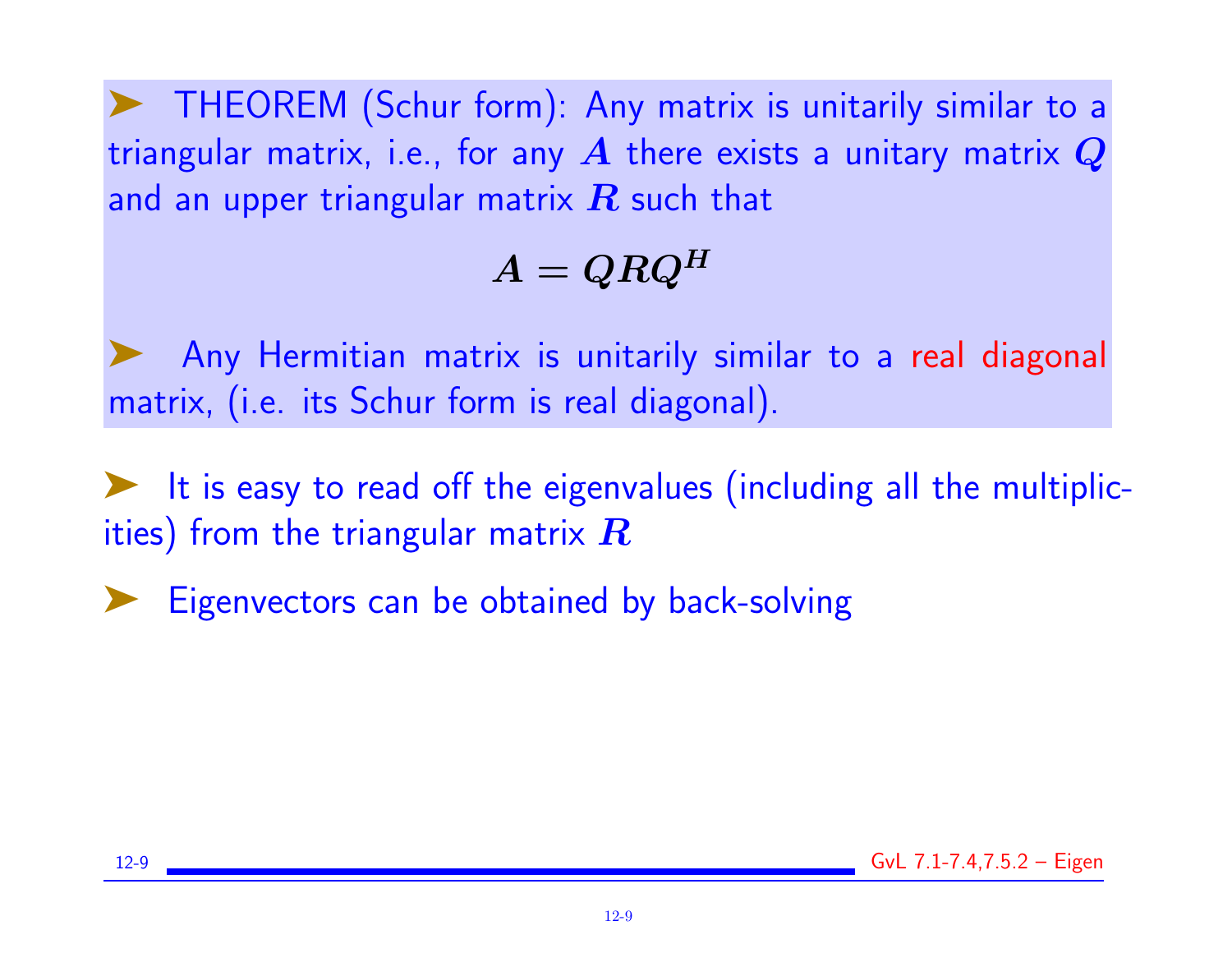# Schur Form – Proof

 $\mathbb{Z}_{94}$  Show that there is at least one eigenvalue and eigenvector of  $A: Ax = \lambda x$ , with  $||x||_2 = 1$ 

 $|\mathbb{Z}_{^{15}}|$  There is a unitary transformation  $\bm{P}$  such that  $\bm{P} \bm{x} = \bm{e}_1$ . How do you define  $P$ ?

$$
\boxed{\mathbb{Z}_{\mathbb{I}_6}}\text{ Show that }PAP^H=\left(\frac{\lambda|**}{0|A_2}\right).
$$

 $\mathbb{Z}_{7}$  Apply process recursively to  $A_2$ .

 $\mathbb{Z}_{\scriptscriptstyle\mathrm{B8}}$  What happens if  $A$  is Hermitian?

 $\mathbb{Z}_{9}$  Another proof altogether: use Jordan form of  $A$  and QR factorization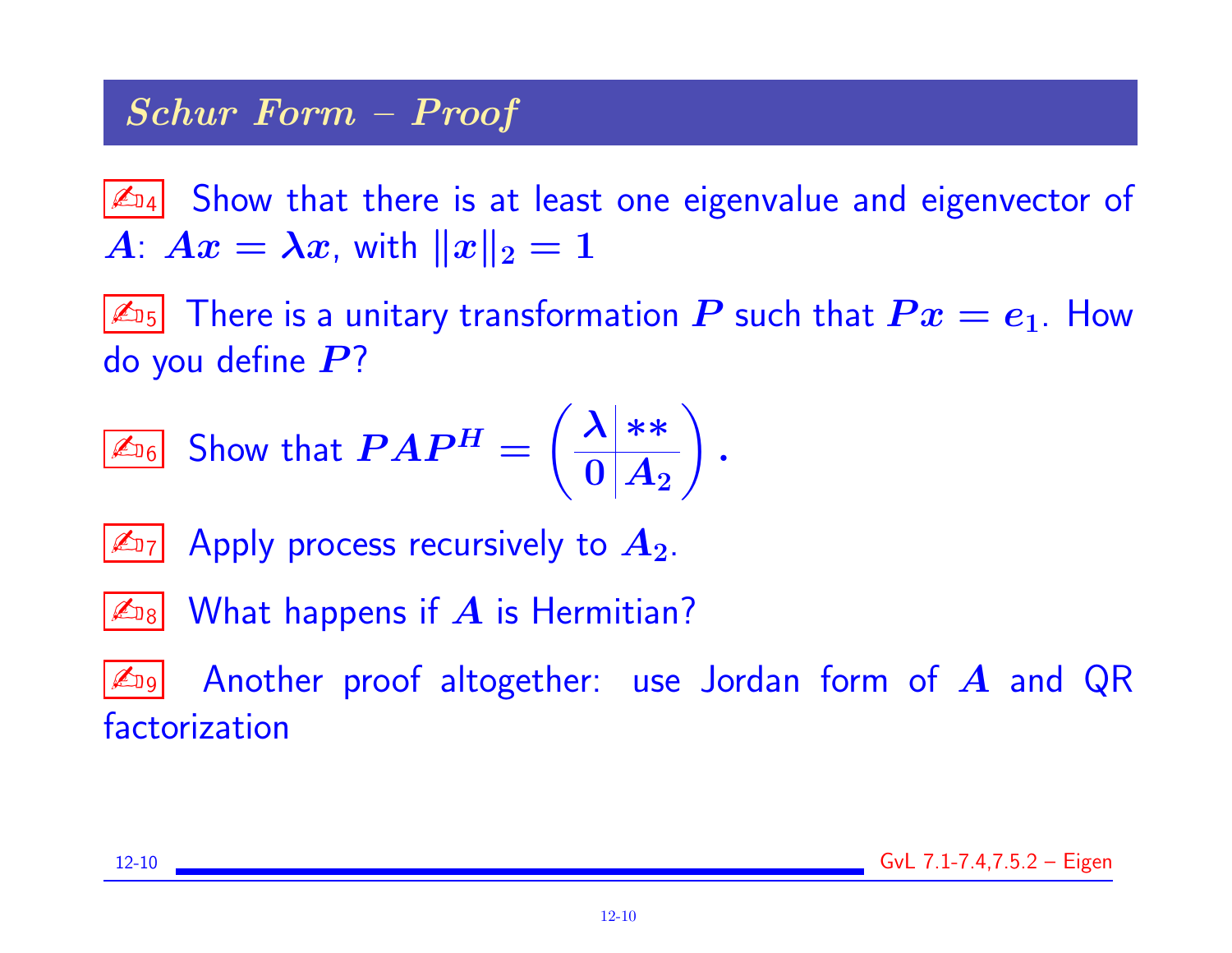### Localization theorems and perturbation analysis

- $\blacktriangleright$  Localization: where are the eigenvalues located in  $\mathbb{C}$ ?
- Perturbation analysis: If  $\boldsymbol{A}$  is perturbed how does an eigenvalue change? How about an eigenvector?
- ◆ Also: sensitivity of an eigenvalue to perturbations
- Next result is a "localization" theorem
- $\blacktriangleright$  We have seen one such result before. Let  $\|\cdot\|$  be a matrix norm.

Then: 
$$
\forall \lambda \in \Lambda(A) : |\lambda| \leq ||A||
$$

All eigenvalues are located in a disk of radius  $||A||$  centered at 0.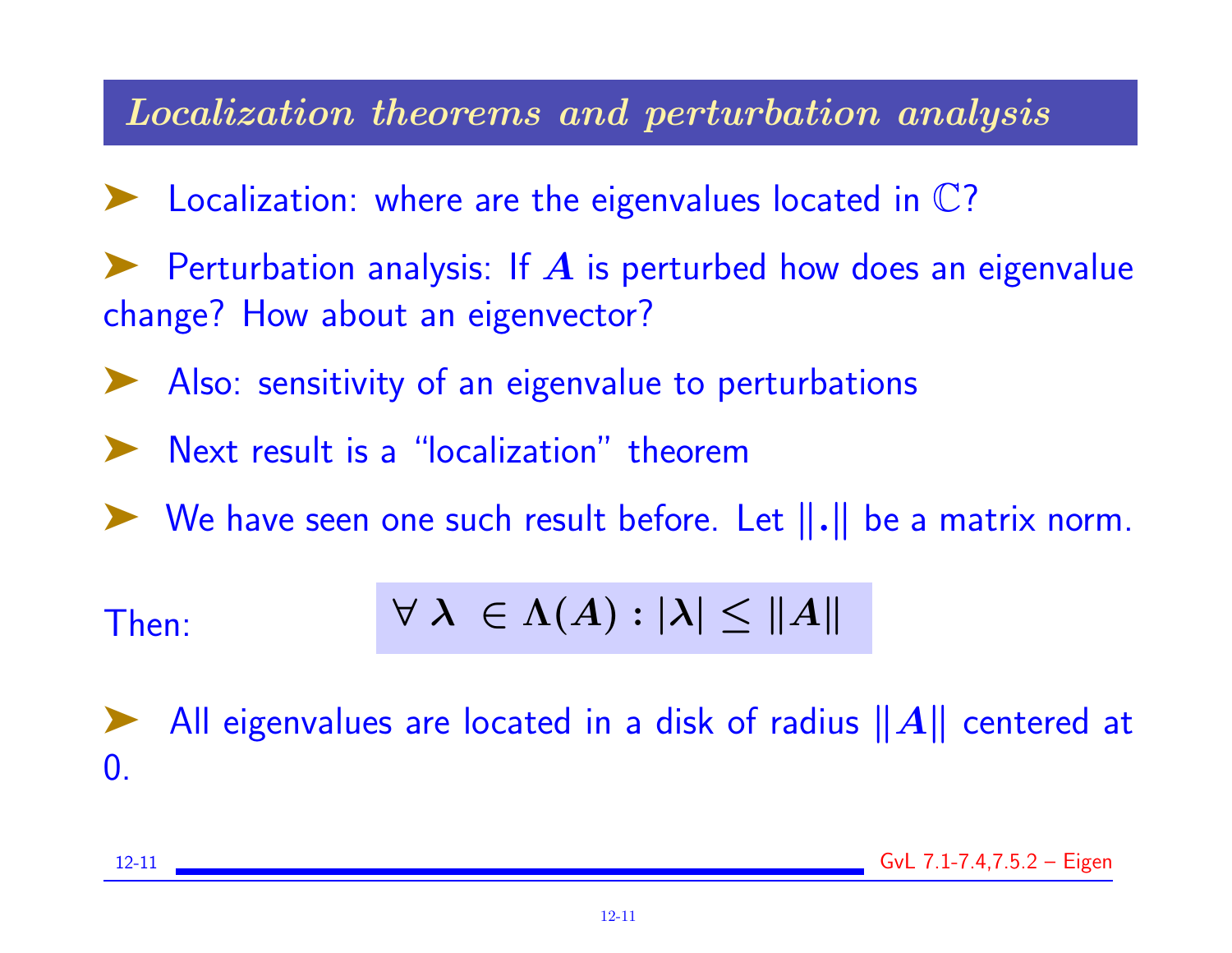➤ More refined result: Gerschgorin

# THEOREM [Gerschgorin]  $\forall \; \lambda \; \in \Lambda(A), \quad \exists \; i \; \; \text{ such that } \; \; \vert \lambda - a_{ii} \vert \leq \sum \vert a_{ij} \vert \; .$  $j=n$  $j=1$  $j{\neq}i$

In words: eigenvalue  $\lambda$  is located in one of the closed discs of the complex plane centered at  $a_{ii}$  and with radius  $\rho_i\,=\,\sum_{j\,\neq\,i}\left|a_{ij}\right|$  .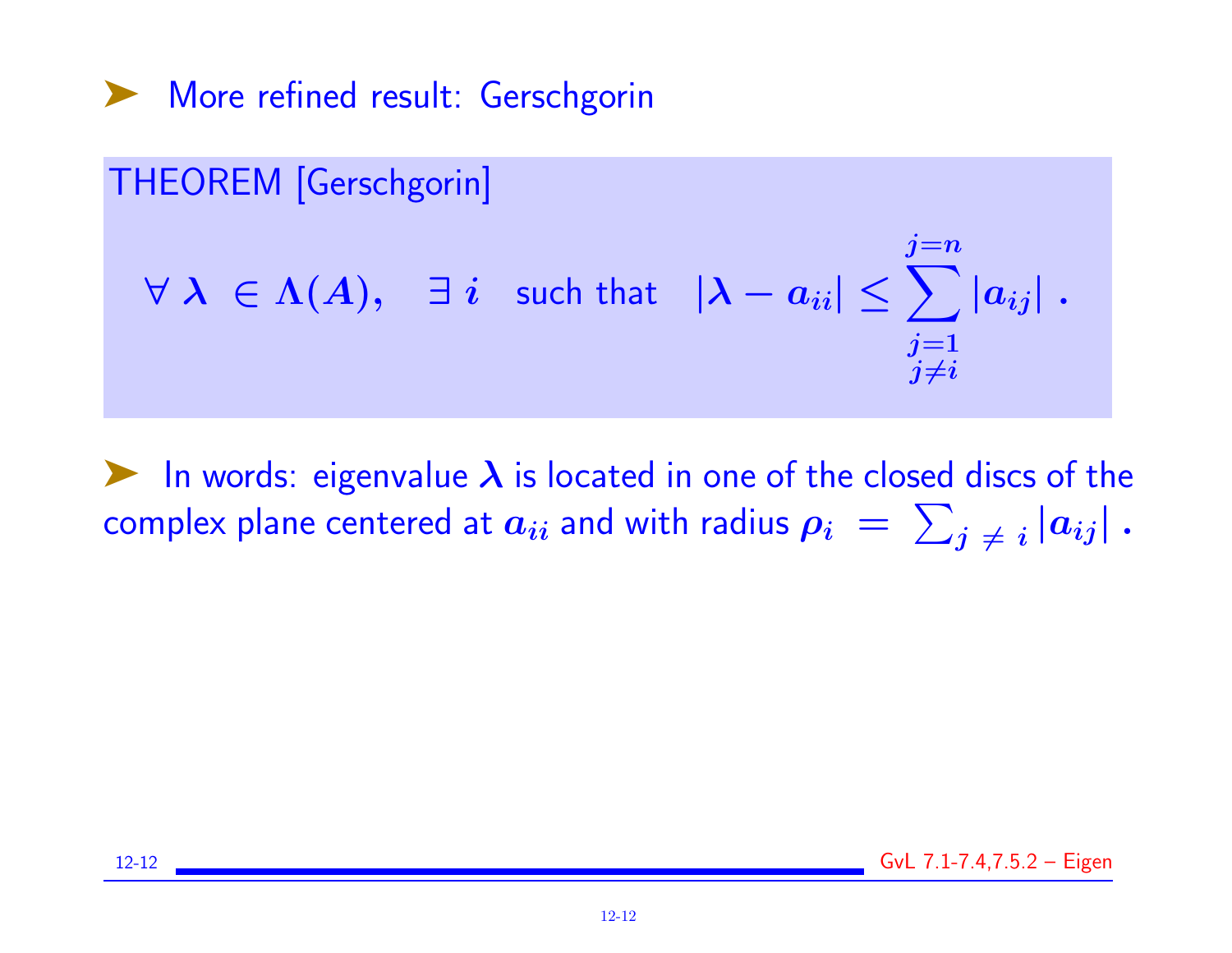Proof: By contradiction. If contrary is true then there is one eigenvalue  $\lambda$  that does not belong to any of the disks, i.e., such that  $|\lambda - a_{ii}| > \rho_i$  for all i. Write matrix  $A - \lambda I$  as:

$$
A - \lambda I = D - \lambda I - [D - A] \equiv (D - \lambda I) - F
$$

where  $D$  is the diagonal of  $A$  and  $-F = -(D - A)$  is the matrix of off-diagonal entries. Now write

$$
A-\lambda I=(D-\lambda I)(I-(D-\lambda I)^{-1}F).
$$

From assumptions we have  $\| (D - \lambda I)^{-1} F \|_\infty < 1$ . (Show this). The Lemma in P. 5-3 of notes would then show that  $A - \lambda I$  is nonsingular – a contradiction  $\square$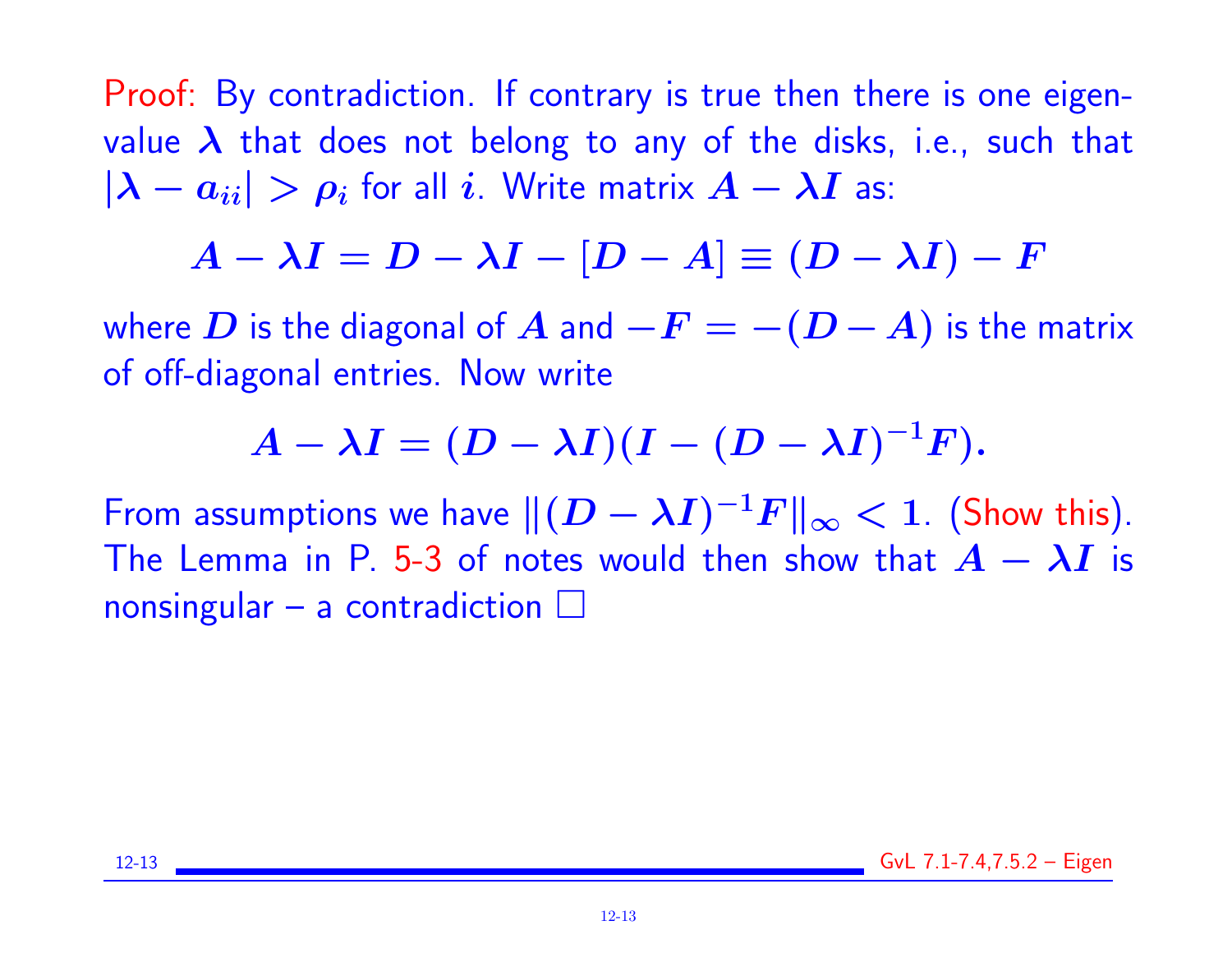# Gerschgorin's theorem - example

 $\mathbb{Z}_{10}$  Find a region of the complex plane where the eigenvalues of the following matrix are located:

$$
A = \begin{pmatrix} 1 & -1 & 0 & 0 \\ 0 & 2 & 0 & 1 \\ -1 & -2 & -3 & 1 \\ \frac{1}{2} & \frac{1}{2} & 0 & -4 \end{pmatrix}
$$

Refinement: if disks are all disjoint then each of them contains one eigenvalue

Refinement: can combine row and column version of the theorem (column version: apply theorem to  $A<sup>H</sup>$ ).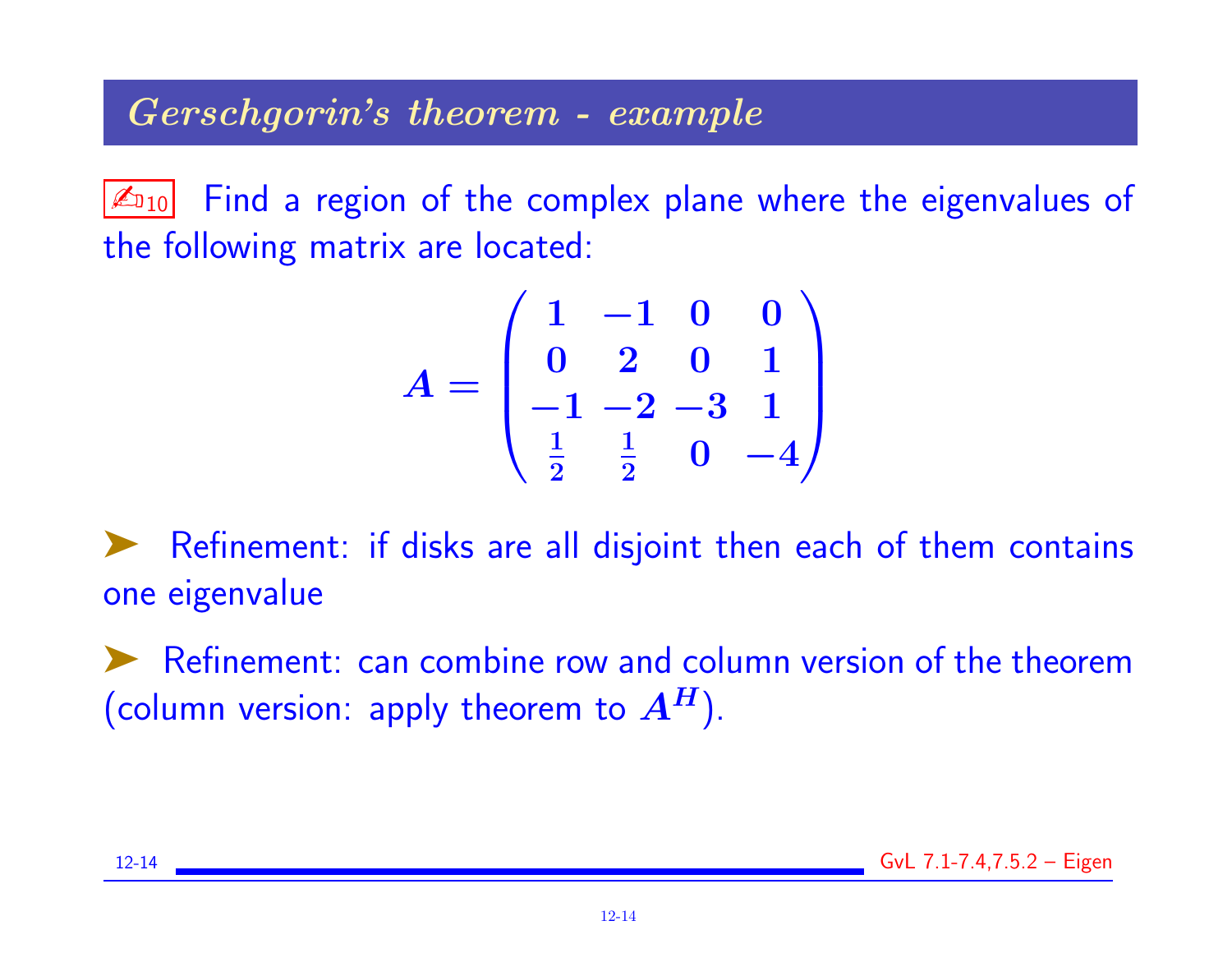#### Bauer-Fike theorem

THEOREM [Bauer-Fike] Let  $\tilde{\lambda}$ ,  $\tilde{u}$  be an approximate eigenpair with  $\|\tilde{u}\|_2 = 1$ , and let  $r = A\tilde{u} - \lambda \tilde{u}$  ('residual vector'). Assume  $\boldsymbol{A}$  is diagonalizable:  $\boldsymbol{A} = \boldsymbol{X}\boldsymbol{D}\boldsymbol{X}^{-1}$ , with  $\boldsymbol{D}$  diagonal. Then

 $\exists \lambda \in \Lambda(A)$  such that  $|\lambda - \tilde{\lambda}| \leq \text{cond}_2(X) ||r||_2$ .

◆ Very restrictive result - also not too sharp in general. Alternative formulation. If E is a perturbation to A then for any eigenvalue  $\lambda$  of  $A + E$  there is an eigenvalue  $\lambda$  of  $A$  such that:

 $|\lambda - \tilde{\lambda}| \leq \text{cond}_2(X) ||E||_2$ .

12-15 GvL 7.1-7.4,7.5.2 – Eigen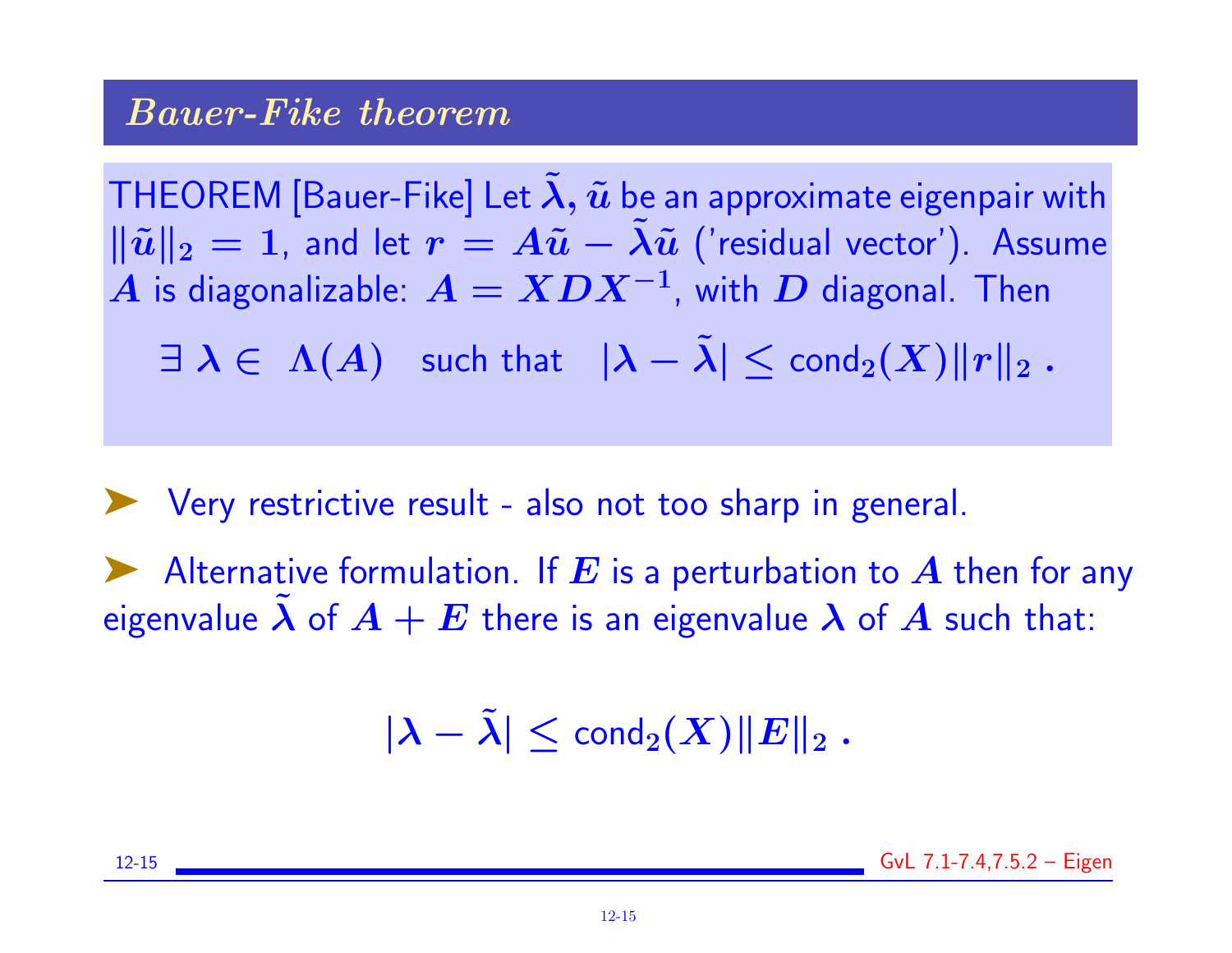# Conditioning of Eigenvalues

Assume that  $\lambda$  is a simple eigenvalue with right and left eigenvectors  $u$  and  $w<sup>H</sup>$  respectively. Consider the matrices:

$$
A(t)=A+tE
$$

Eigenvalue  $\lambda(t)$ , Eigenvector  $u(t)$ .

**1** Conditioning of 
$$
\lambda
$$
 of  $A$  relative to  $E$  is  $\left| \frac{d\lambda(t)}{dt} \right|_{t=0}$ .

$$
\blacktriangleright \text{ Write } A(t)u(t) = \lambda(t)u(t)
$$

Then multiply both sides to the left by  $\bm{w^H}$ 

$$
w^{H}(A + tE)u(t) = \lambda(t)w^{H}u(t) \rightarrow
$$
  

$$
\lambda(t)w^{H}u(t) = w^{H}Au(t) + tw^{H}Eu(t)
$$
  

$$
= \lambda w^{H}u(t) + tw^{H}Eu(t).
$$

12-16 GvL 7.1-7.4,7.5.2 – Eigen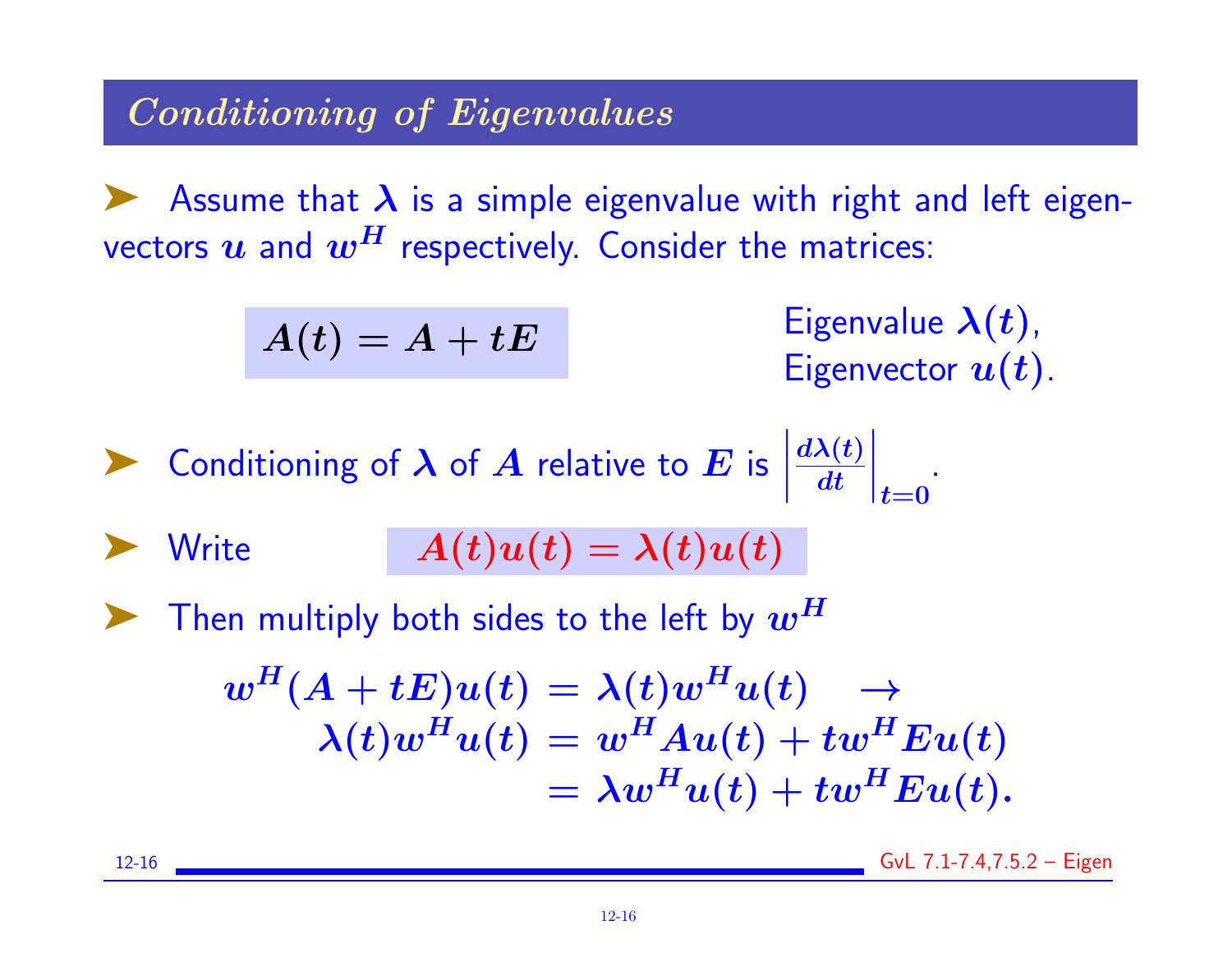$$
\rightarrow \frac{\lambda(t) - \lambda}{t} w^H u(t) = w^H E u(t)
$$
  
\n
$$
\rightarrow \text{Take the limit at } t = 0, \qquad \lambda'(0) = \frac{w^H E u}{w^H u}
$$

Note: the left and right eigenvectors associated with a simple eigenvalue cannot be orthogonal to each other.

➤ Actual conditioning of an eigenvalue, given a perturbation "in the direction of  $E^{\prime\prime}$  is  $|\lambda'(0)|$ .

ighthroup In practice only estimate of  $||E||$  is available, so

$$
|\lambda'(0)|\leq \frac{\|Eu\|_2\|w\|_2}{|(u,w)|}\leq \|E\|_2\frac{\|u\|_2\|w\|_2}{|(u,w)|}
$$

12-17 GvL 7.1-7.4,7.5.2 – Eigen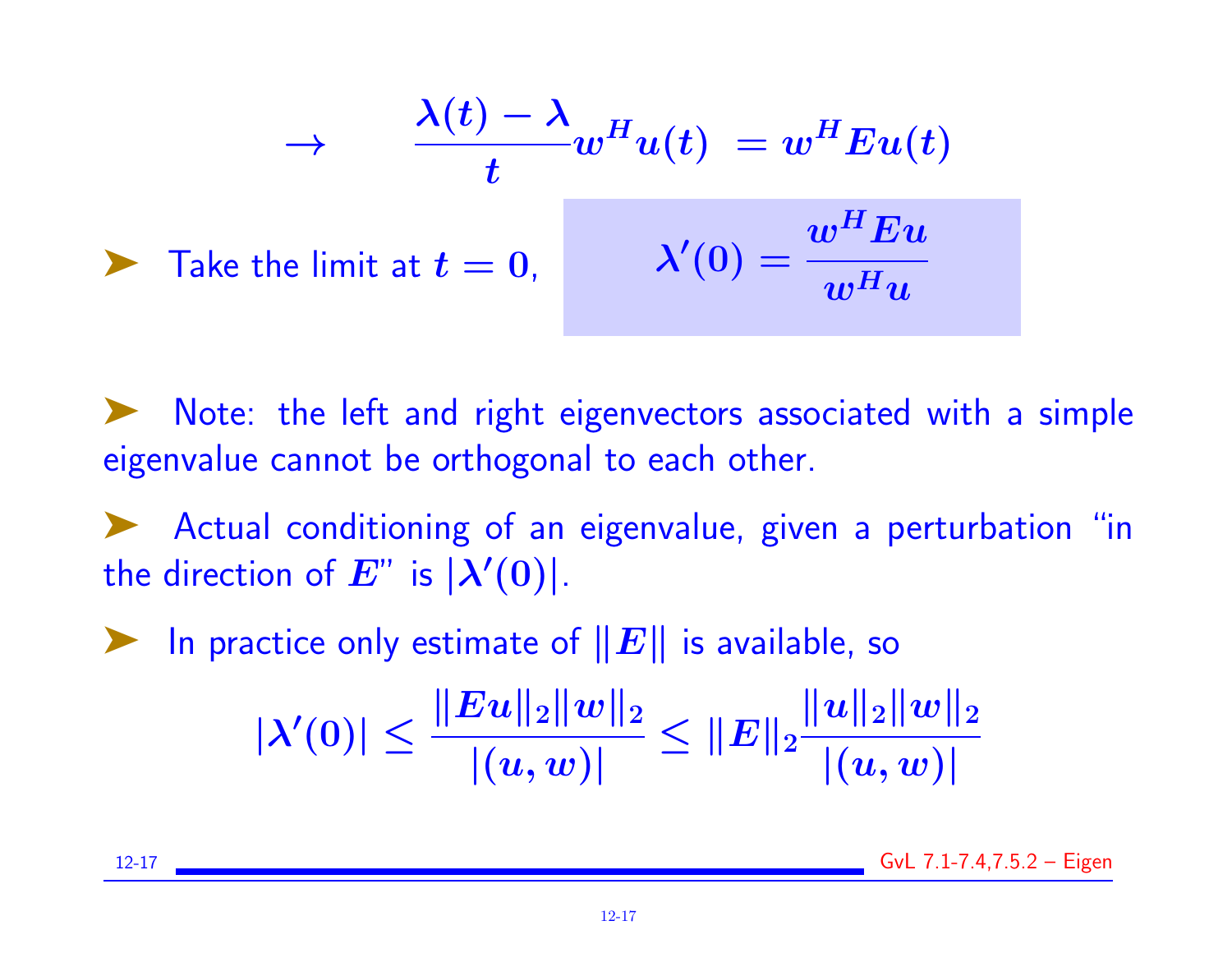Definition. The condition number of a simple eigenvalue  $\lambda$  of an arbitrary matrix  $\boldsymbol{A}$  is defined by

$$
\mathsf{cond}(\boldsymbol{\lambda}) = \frac{1}{\cos\theta(u,w)}
$$

in which  $u$  and  $w^H$  are the right and left eigenvectors, respectively, associated with  $\lambda$ .

Example: | Consider the matrix

$$
A=\left(\begin{array}{ccc}-149&-50&-154\\537&180&546\\-27&-9&-25\end{array}\right)
$$

12-18 GvL 7.1-7.4,7.5.2 – Eigen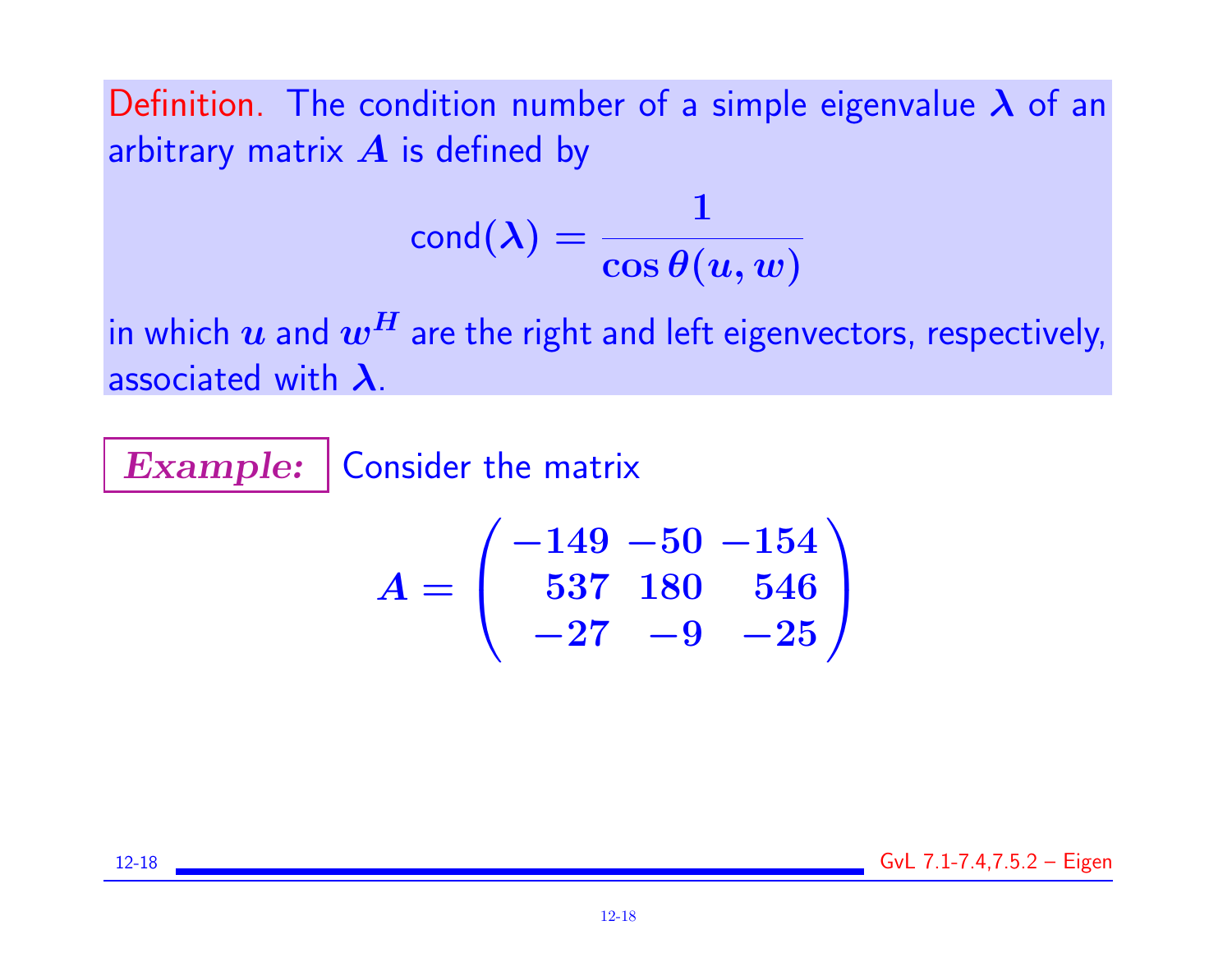$\blacktriangleright$   $\Lambda(A) = \{1, 2, 3\}$ . Right and left eigenvectors associated with  $\lambda_1 = 1$ :

$$
u = \begin{pmatrix} 0.3162 \\ -0.9487 \\ 0.0 \end{pmatrix} \quad \text{and} \quad w = \begin{pmatrix} 0.6810 \\ 0.2253 \\ 0.6967 \end{pmatrix}
$$

So: cond $(\lambda_1) \approx 603.64$ 

► Perturbing  $a_{11}$  to  $-149.01$  yields the spectrum:

 $\{0.2287, 3.2878, 2.4735\}.$ 

▶ as expected..

➤ For Hermitian (also normal matrices) every simple eigenvalue is well-conditioned, since  $cond(\lambda) = 1$ .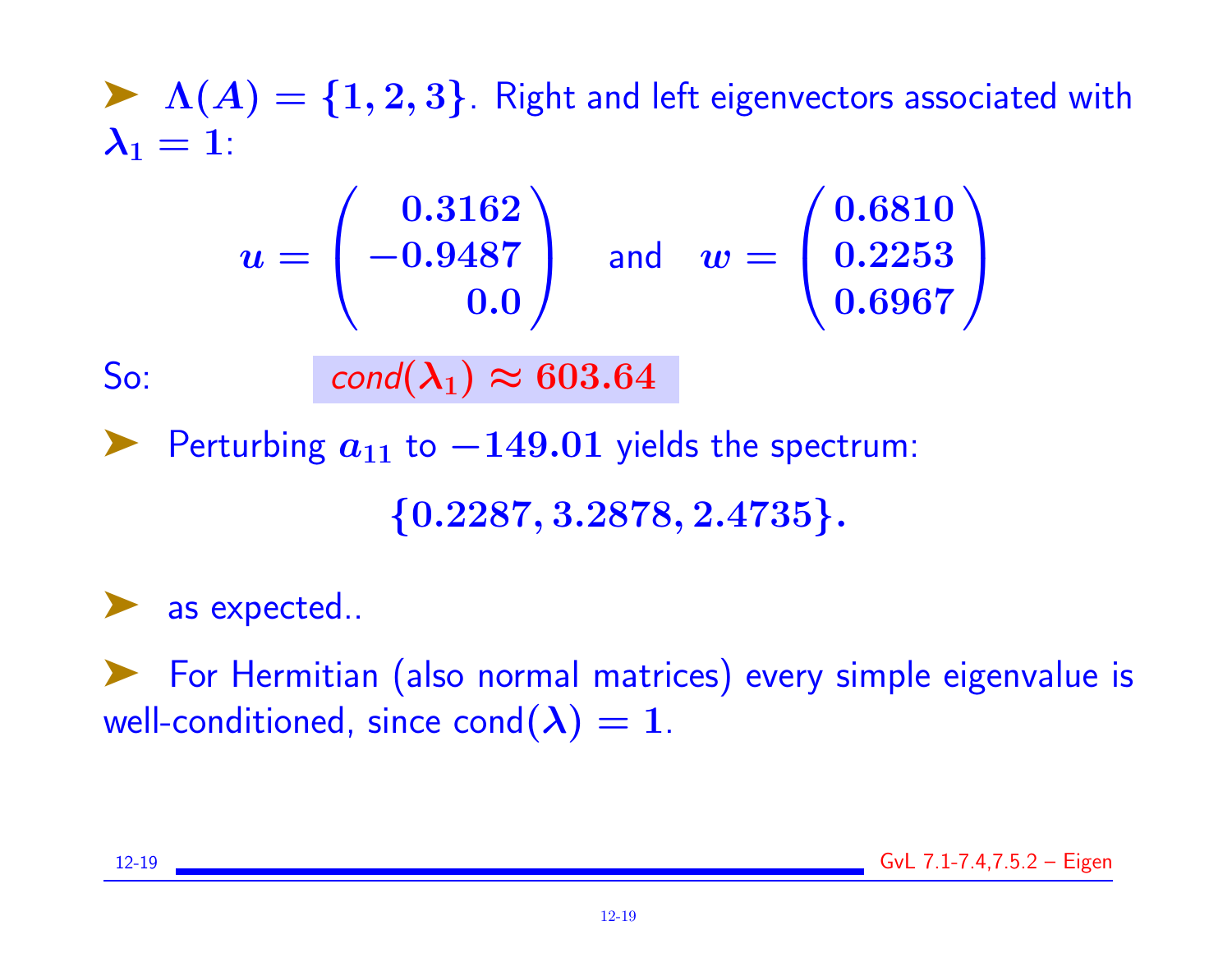Perturbations with Multiple Eigenvalues - Example

$$
\sum \text{Consider} \quad A = \begin{pmatrix} 1 & 2 & 0 \\ 0 & 1 & 2 \\ 0 & 0 & 1 \end{pmatrix}
$$

► Worst case perturbation is in 3,1 position: set  $A_{31} = \epsilon$ .

Eigenvalues of perturbed  $\boldsymbol{A}$  are the roots of  $p(\mu) = (\mu - 1)^3 - 4 \cdot \epsilon.$ 

**Roots:** 
$$
\mu_k = 1 + (4\epsilon)^{1/3} e^{\frac{2ki\pi}{3}}, \quad k = 1, 2, 3
$$

 $\blacktriangleright$  Hence eigenvalues of perturbed  $\bm{A}$  are  $1 + \bm{O}(n)$  $\frac{3}{4}$  $\overline{\epsilon})$ .

➤ If index of eigenvalue (dimension of largest Jordan block) is  $\bm{k}$ , then an  $\bm{O}(\bm{\epsilon})$  perturbation to  $\bm{A}$  leads to  $\bm{O}(t)$  $\frac{C}{k}$  $\overline{\epsilon}$ ) change in eigenvalue. Simple eigenvalue case corresponds to  $k = 1$ .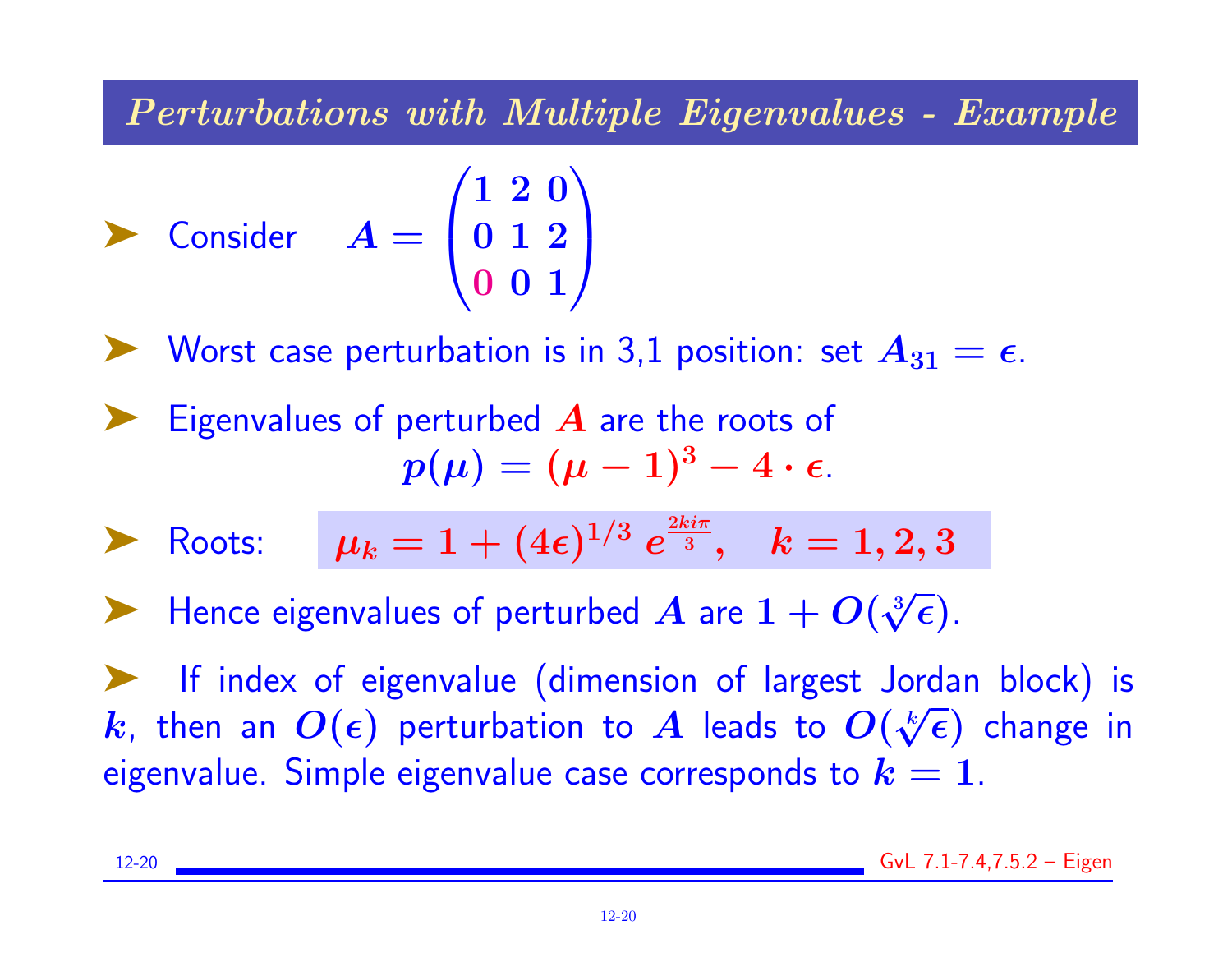#### Basic algorithm: The power method

Basic idea is to generate the sequence of vectors  $A^k v_0$  where  $v_0 \neq 0$  – then normalize.

Most commonly used normalization: ensure that the largest component of the approximation is equal to one.

> The Power Method 1. Choose a nonzero initial vector  $\boldsymbol{v}^{(0)}$ . 2. For  $k = 1, 2, \ldots$ , until convergence, Do: 3.  $\alpha_k = \text{argmax}_{i=1,...,n} |(Av^{(k-1)})_i|$ 4.  $v^{(k)} = \frac{1}{\alpha}$  $\alpha_k$  $A v^{(k-1)}$ 5. EndDo

 $\arg \max_{i=1,...,n}|x_i| \equiv$  the component  $x_i$  with largest modulus 12-21 GvL 7.1-7.4,7.5.2 – Eigen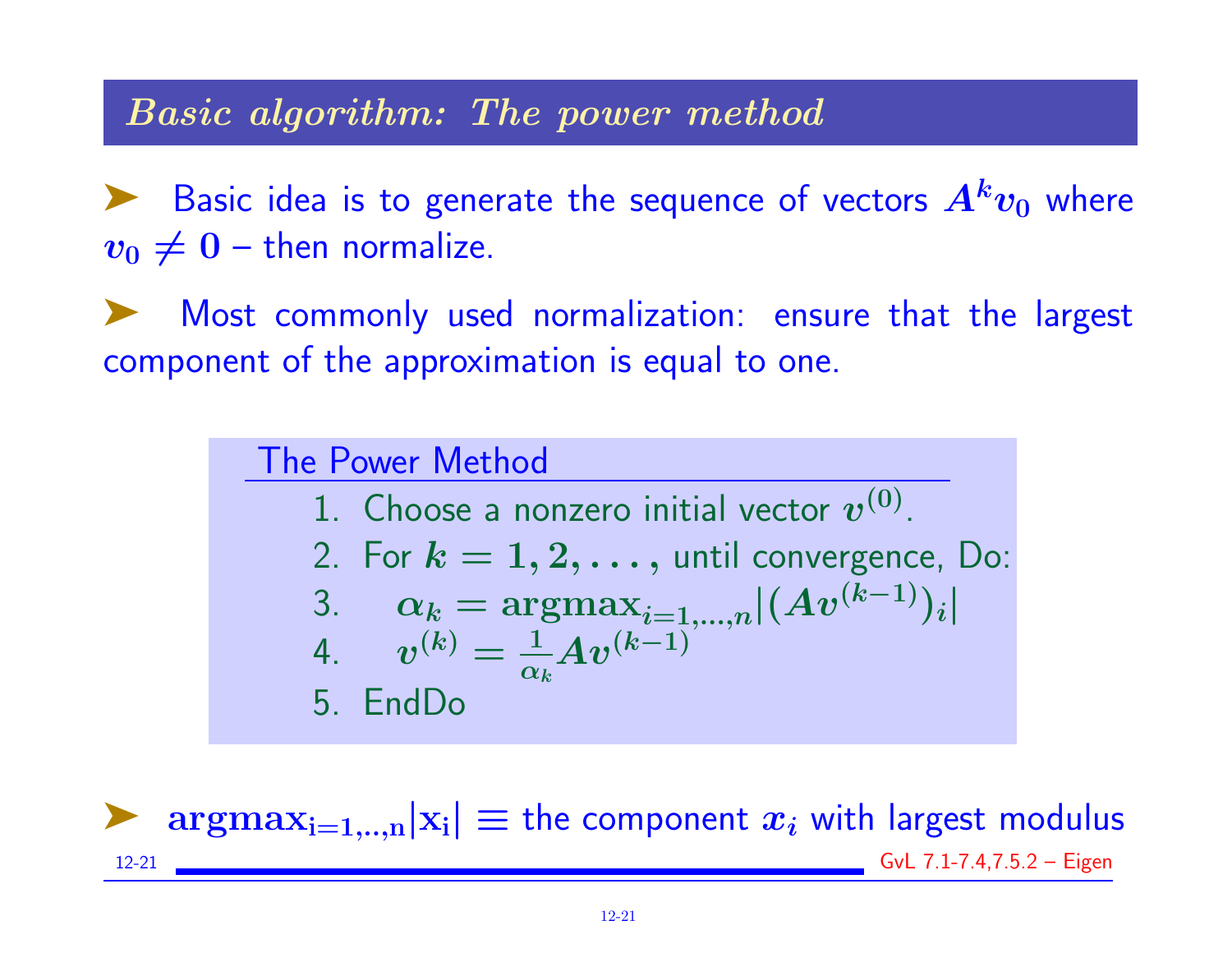#### Convergence of the power method

THEOREM Assume there is one eigenvalue  $\lambda_1$  of A, s.t.  $|\lambda_1| >$  $|\lambda_i|$ , for  $j \neq i$ , and that  $\lambda_1$  is semi-simple. Then either the initial vector  $\boldsymbol{v^{(0)}}$  has no component in  $\mathsf{Null}(\boldsymbol{A}-\boldsymbol{\lambda_1 I})$  or  $\boldsymbol{v^{(k)}}$  converges to an eigenvector associated with  $\lambda_1$  and  $\alpha_k \to \lambda_1$ .

#### Proof in the diagonalizable case.

 $\blacktriangleright\hspace{0.4cm} \bm{v}^{(k)}$  is  $=$  vector  $\bm{A^k}\bm{v}^{(0)}$  normalized by a certain scalar  $\hat{\bm{\alpha}}_{\bm{k}}$  in such a way that its largest component is 1.

 $\blacktriangleright$  Decompose initial vector  $\boldsymbol{v}^{(0)}$ in the eigenbasis as:

$$
v^{(0)}=\sum_{i=1}^n \gamma_i u_i
$$



Each  $u_i$  is an eigenvector associated with  $\lambda_i$ .

12-22 GvL 7.1-7.4,7.5.2 – Eigen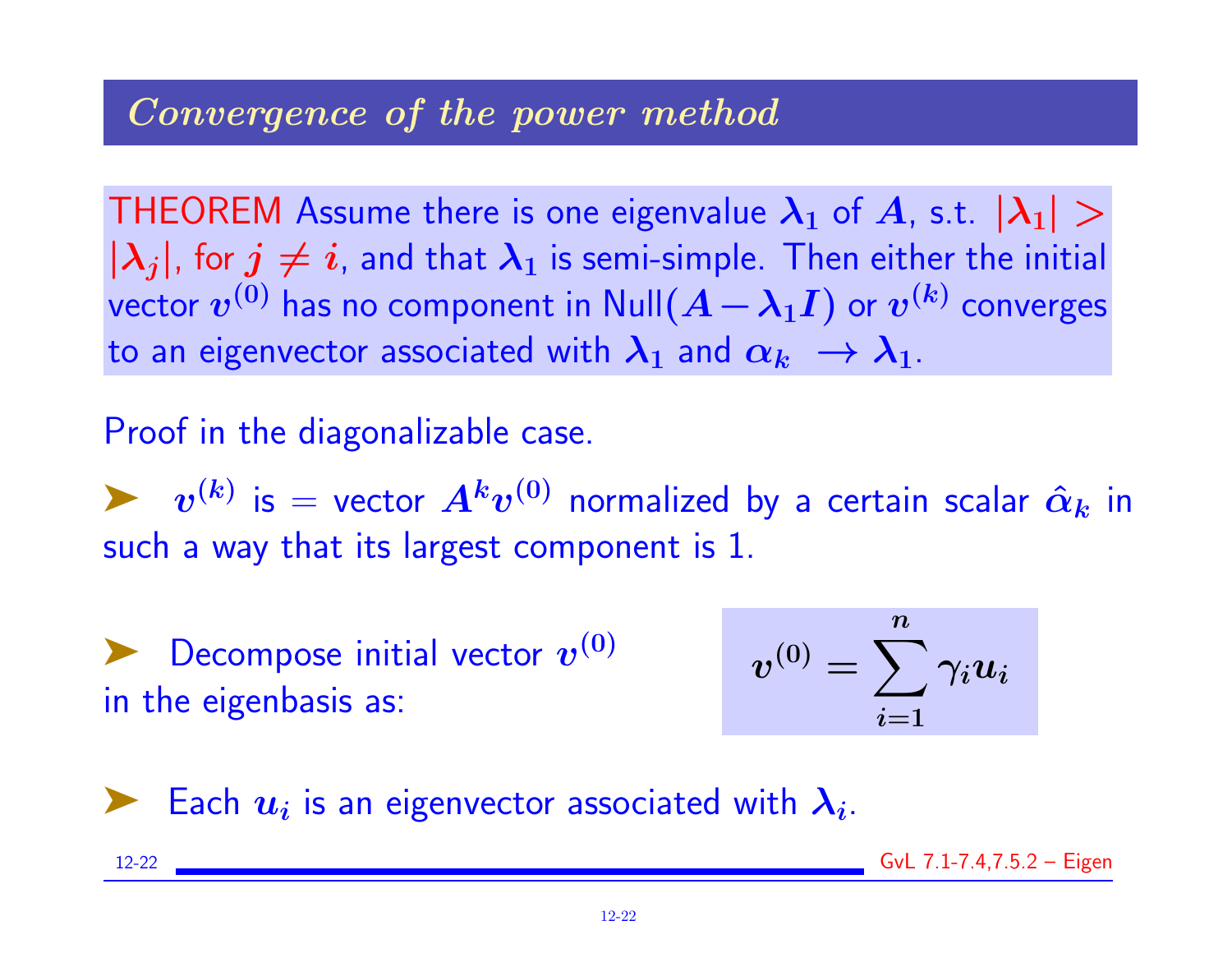$\blacktriangleright$  Note that  $A^ku_i=\lambda_i^ku_i$ 

$$
v^{(k)} = \frac{1}{scaling} \times \sum_{i=1}^{n} \lambda_i^k \gamma_i u_i
$$
  
= 
$$
\frac{1}{scaling} \times \left[ \lambda_1^k \gamma_1 u_1 + \sum_{i=2}^{n} \lambda_i^k \gamma_i^k u_i \right]
$$
  
= 
$$
\frac{1}{scaling} \times \left[ u_1 + \sum_{i=2}^{n} \left( \frac{\lambda_i}{\lambda_1} \right)^k \frac{\gamma_i}{\gamma_1} u_i \right]
$$

➤ Second term inside bracket converges to zero. QED

▶ Proof suggests that the convergence factor is given by

$$
\rho_D=\frac{|\lambda_2|}{|\lambda_1|}
$$

where  $\lambda_2$  is the second largest eigenvalue in modulus.

12-23 GvL 7.1-7.4,7.5.2 – Eigen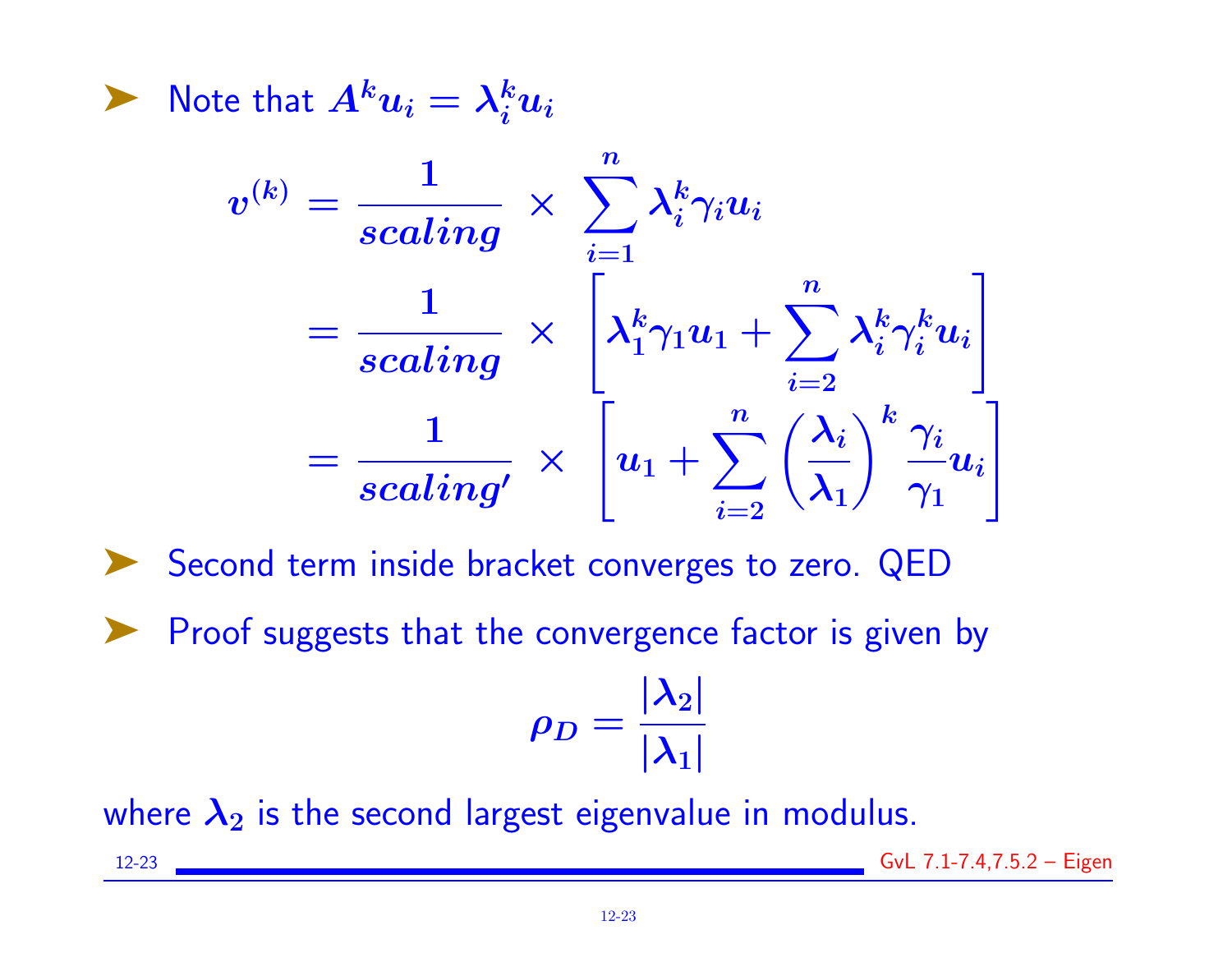Example: Consider a 'Markov Chain' matrix of size  $n = 55$ . Dominant eigenvalues are  $\lambda = 1$  and  $\lambda = -1$   $\triangleright$  the power method applied directly to  $A$  fails. (Why?)

 $\blacktriangleright$  We can consider instead the matrix  $I+A$  The eigenvalue  $\lambda = 1$ is then transformed into the (only) dominant eigenvalue  $\lambda = 2$ 

|     | Iteration   Norm of diff.   Res. norm   Eigenvalue |                                  |
|-----|----------------------------------------------------|----------------------------------|
| 20  |                                                    | $0.639D-01$ 0.276D-01 1.02591636 |
| 40  |                                                    | $0.129D-01$ 0.513D-02 1.00680780 |
| 60  |                                                    | $0.192D-02$ 0.808D-03 1.00102145 |
| 80  |                                                    | $0.280D-03$ 0.121D-03 1.00014720 |
| 100 |                                                    | $0.400D-04$ 0.174D-04 1.00002078 |
| 120 |                                                    | $0.562D-05$ 0.247D-05 1.00000289 |
| 140 |                                                    | 0.781D-06 0.344D-06 1.00000040   |
| 161 |                                                    | $0.973D-07$ 0.430D-07 1.00000005 |

12-24 GvL 7.1-7.4,7.5.2 – Eigen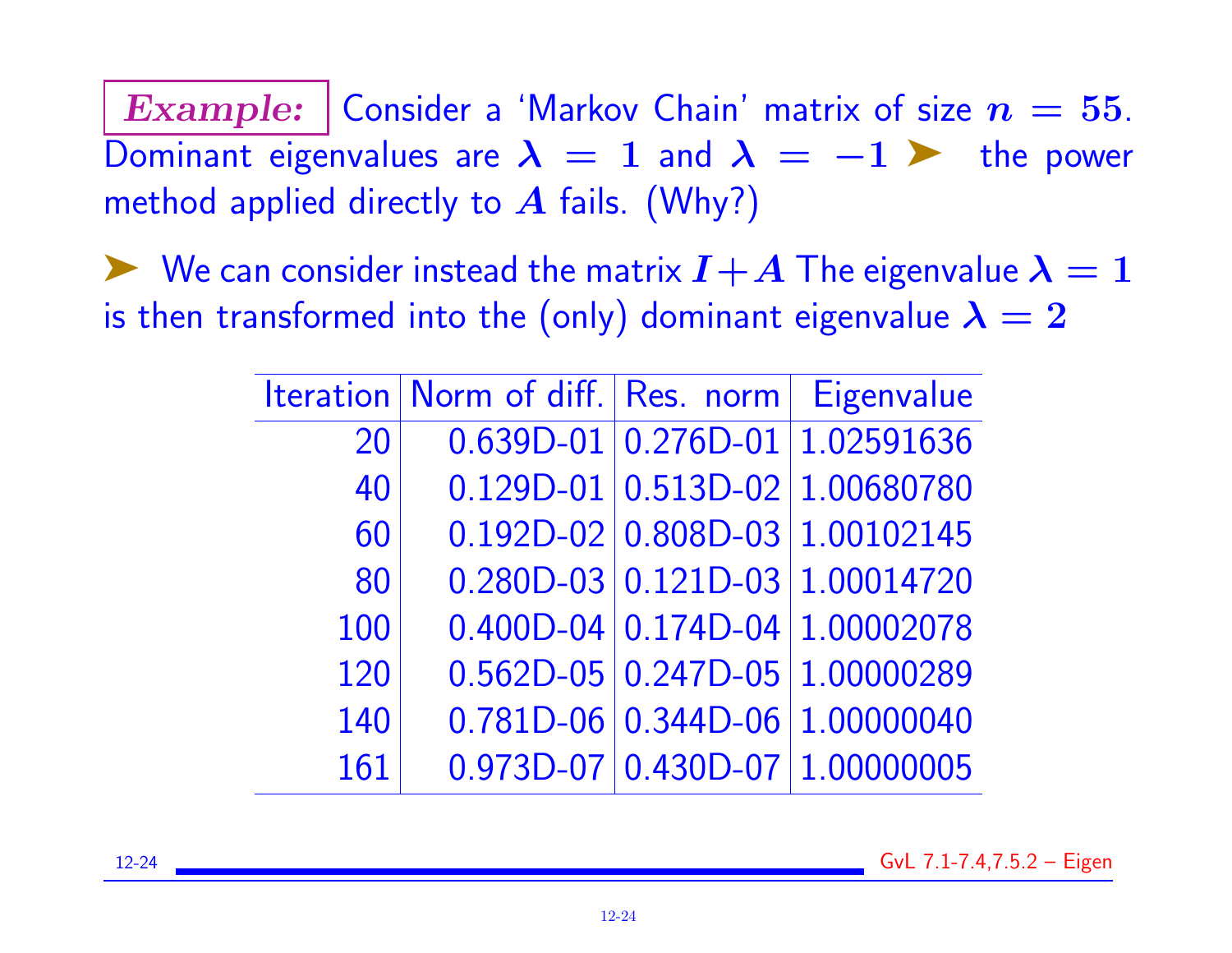**EX** In previous example shifted A into  $B = A + I$  before applying power method. We could also iterate with  $B(\sigma) = A + \sigma I$  for any positive  $\sigma$ 

Example: With  $\sigma = 0.1$  we get the following improvement.

|    | Iteration   Norm of diff.   Res. Norm   Eigenvalue |                                  |
|----|----------------------------------------------------|----------------------------------|
| 20 |                                                    | $0.273D-01$ 0.794D-02 1.00524001 |
| 40 |                                                    | $0.729D-03$ 0.210D-03 1.00016755 |
| 60 |                                                    | $0.183D-04$ 0.509D-05 1.00000446 |
| 80 |                                                    | $0.437D-06$ 0.118D-06 1.00000011 |
| 88 |                                                    | $0.971D-07$ 0.261D-07 1.00000002 |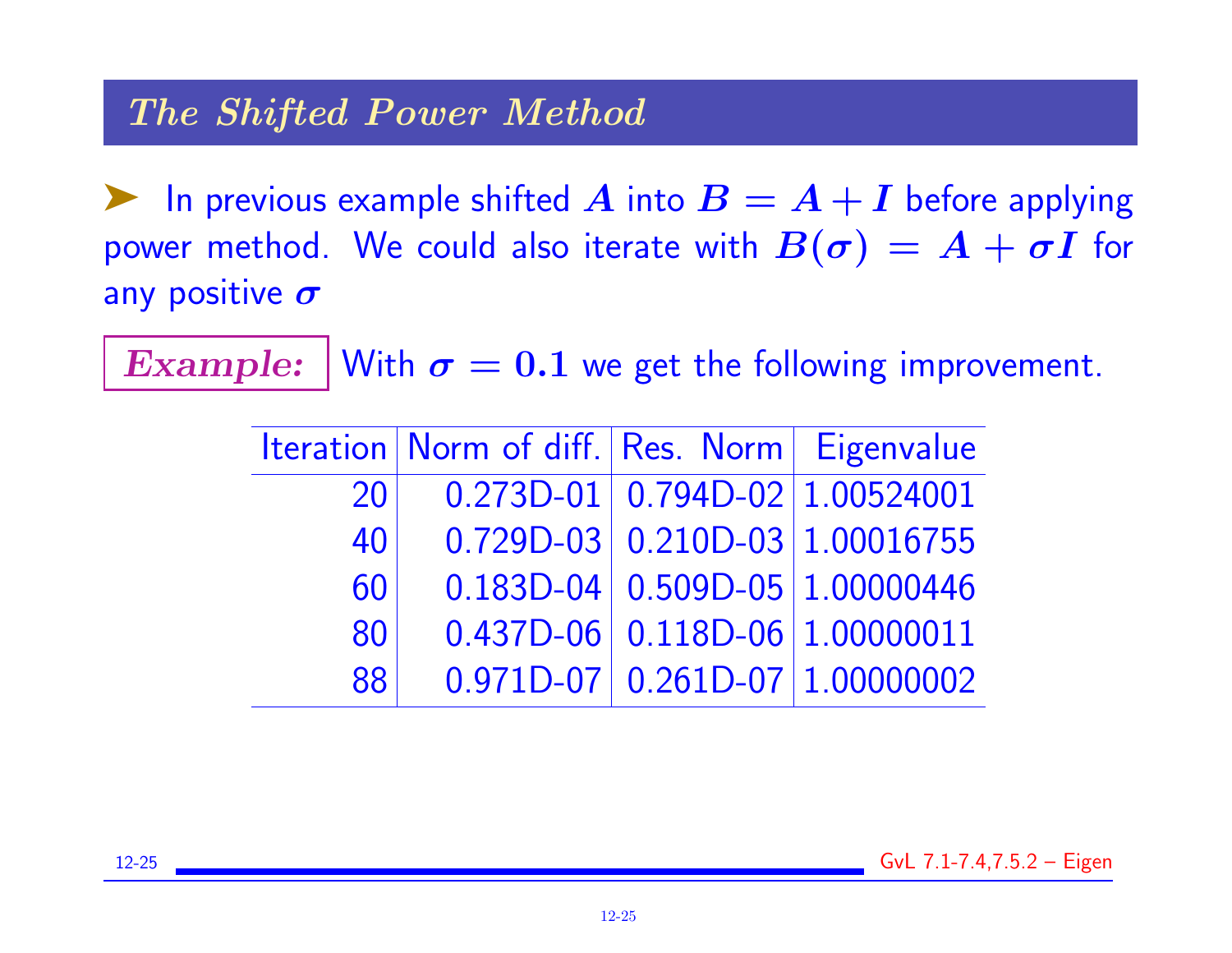Question: What is the best shift-of-origin  $\sigma$  to use? Easy to answer the question when all eigenvalues are real. Assume all eigenvalues are real and labeled decreasingly:

$$
\lambda_1 > \lambda_2 \geq \lambda_2 \geq \cdots \geq \lambda_n,
$$

Then: If we shift  $A$  to  $A - \sigma I$ :

The shift  $\sigma$  that yields the best convergence factor is:

$$
\sigma_{opt}=\frac{\lambda_2+\lambda_n}{2}
$$

 $|\mathbb{Z}_{011}|$  Plot a typical convergence factor  $\phi(\sigma)$  as a function of  $\sigma.$ Determine the minimum value and prove the above result.

12-26 GvL 7.1-7.4,7.5.2 – Eigen